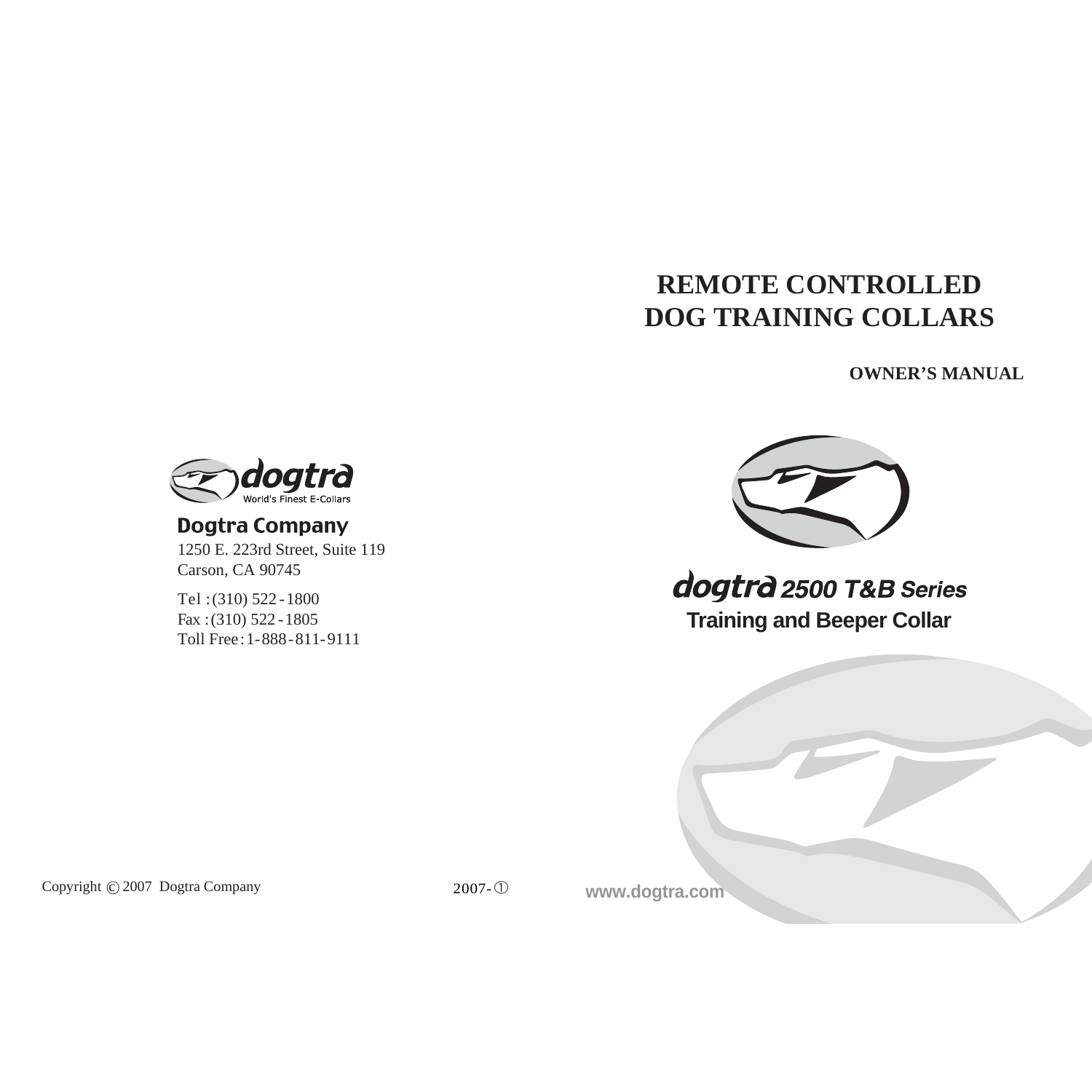# **CONTENTS**

1

|                                                               | 3                                                     |
|---------------------------------------------------------------|-------------------------------------------------------|
|                                                               | 5                                                     |
| PRODUCT SAFETY AND HEALTH ··············<br><b>STATEMENTS</b> | 7                                                     |
|                                                               | 8                                                     |
| DESCRIPTION OF TRANSMITTER PARTS                              | 9                                                     |
| DESCRIPTION OF COLLAR/RECEIVER PARTS                          | 25                                                    |
| DESCRIPTION OF BATTERY CHARGER                                | 29                                                    |
|                                                               | 30                                                    |
| TESTING YOUR dogtra 2502 T&B                                  | 34                                                    |
| FITTING THE COLLAR ON THE DOG                                 | 35                                                    |
| <b>CHARGING THE BATTERIES </b>                                | 37                                                    |
|                                                               | 40                                                    |
|                                                               | 41                                                    |
|                                                               | 42                                                    |
| TROUBLESHOOTING GUIDE ------------------------                | 43                                                    |
| WARRANTY AND REPAIR INFORMATION                               | 46                                                    |
|                                                               | · TESTING YOUR <b>dogtrd</b> 2500 T&B ··············· |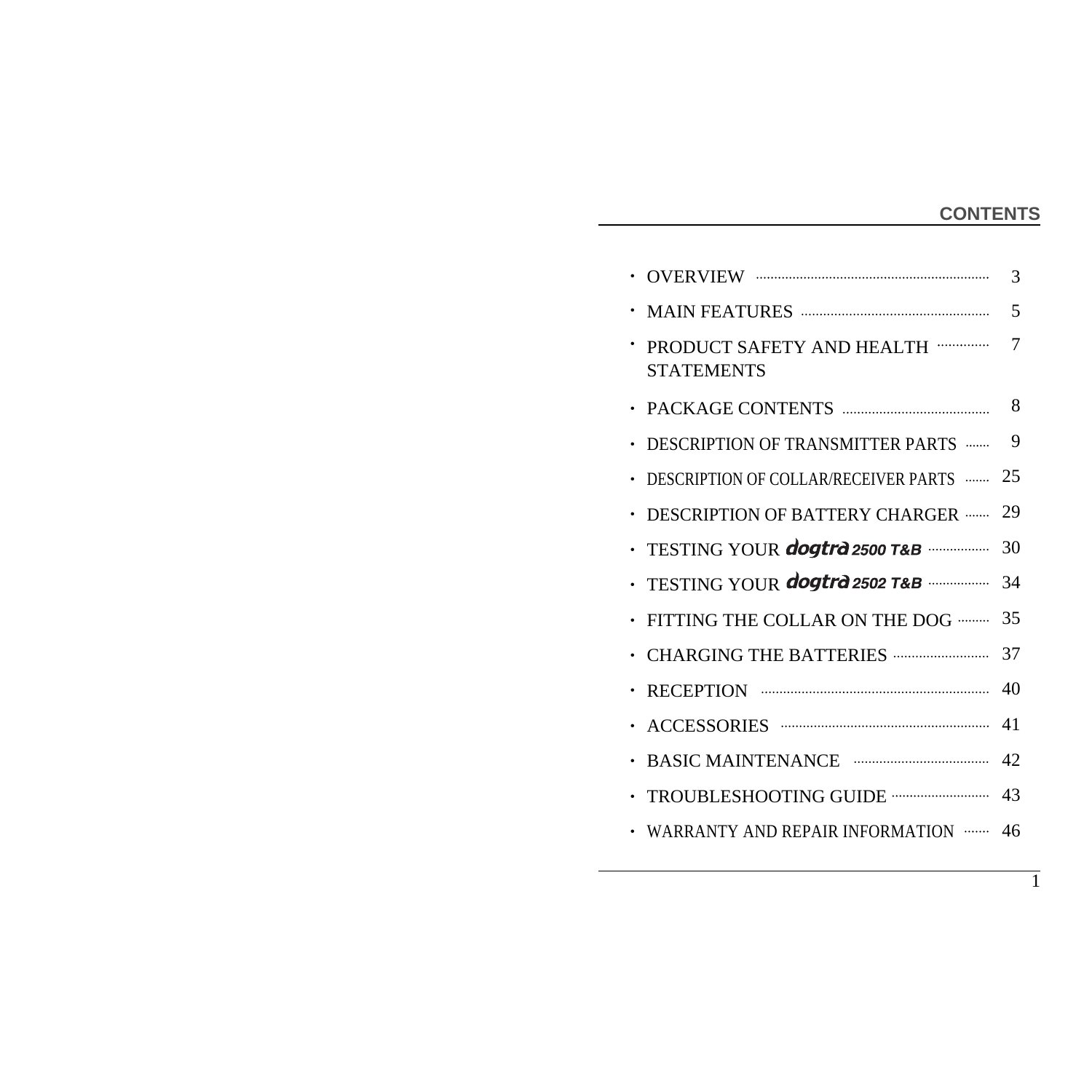# **THANK YOU FOR PURCHASING THE WORLD'S FINEST E-COLLAR**

**dogtrd 2500 T&B** Beeper Collar

The **dogtrd 2500 T&B Series** remote training system will give you the ability to keep track of your dog's location when he/she is out of sight or on point.

The **dogtrd** 2500 T&B Series is also a training collar that can be used for behavior management.

The Dogtra training & beeper collars are waterproof, lightweight, and reliable. They are built to withstand the most rugged conditions that your dog may encounter.

The beeper has an audible 400-yard range, which may vary with tough terrain and wind conditions.

The use of microcomputer technology, digital circuitry and Lithium-Polymer batteries make both the collar and transmitter compact and very reliable.

# **OVERVIEW**

The *dogtrd* 2500 T&B Series features nick and constant stimulations, which can be controlled from the transmitter. Turning the knob on the top of the transmitter adjusts the intensity of the stimulation. The LCD screen will display the intensity level on the front of the transmitter (0 thru 127). It also has a remote beeper with three different modes. To activate the transmitter, press and hold the blue button on the right side of the transmitter until both the LCD and LED window illuminates. Next, hold the two red dots on the transmitter and receiver together until the receiver light starts blinking. The receiver/collar's LED window will blink green every 5 seconds to show that the unit is on and fully charged.

Your **dogtrd** 2500 T&B has three beeper modes: Run/point, Point-Only, and Locate. Locate is available anytime by pressing the top orange button on the left side of the transmitter. To activate the other beeper modes, press the MODE button on the side of the transmitter. The first time you press the MODE button, the collar will beep twice. The beeper unit is now in the Run/Point mode. The beeper will always start in this mode, but can easily be changed to the Point-Only mode by pressing the MODE button a second time. In the Run/Point mode, it will double beep every 7 seconds while the dog is running. When the dog is on point or stationary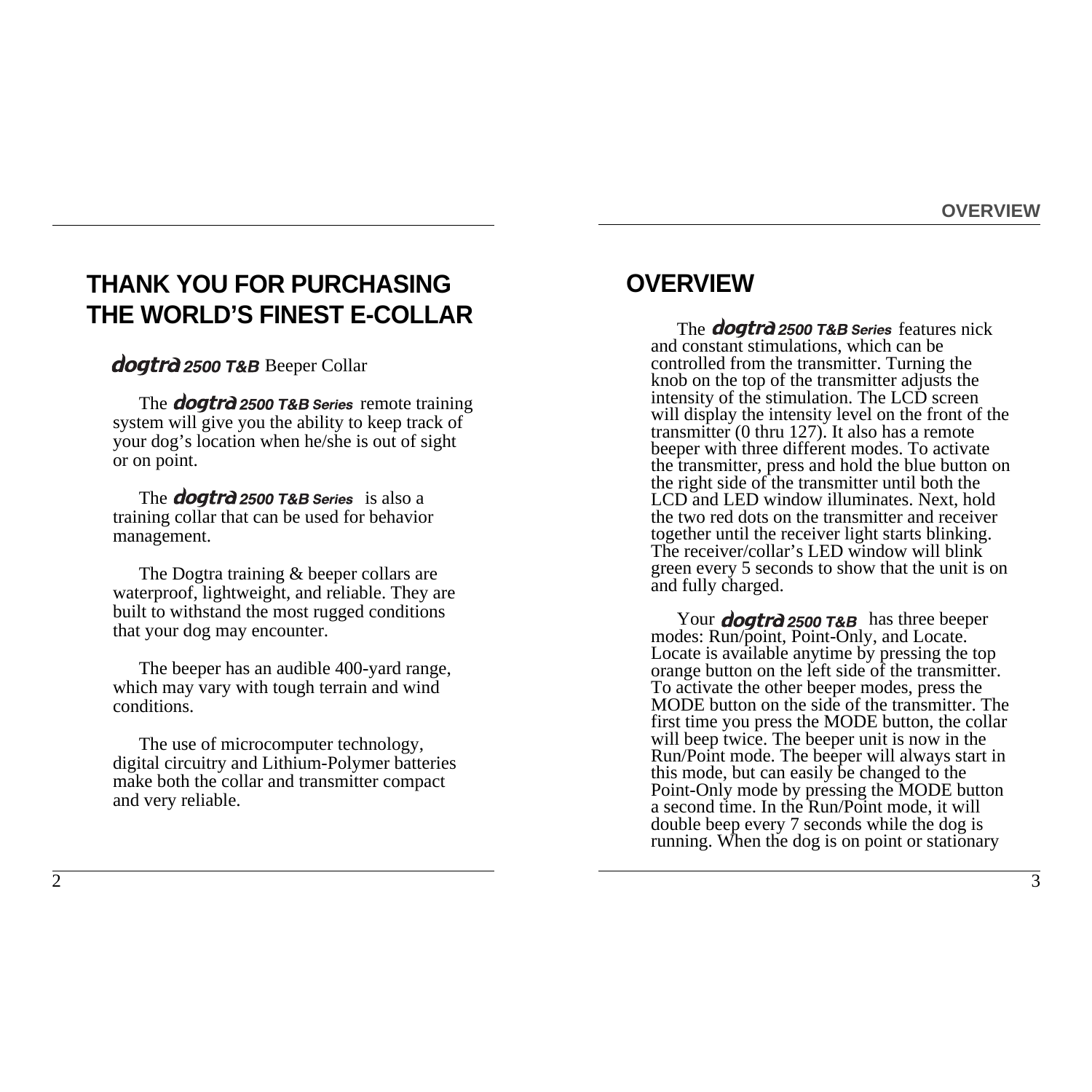it double beeps every 2 seconds. By pushing the MODE button a second time, the unit will go into the Point-Only mode. While the dog is moving, the unit will not beep, (you can use the Locate mode for locating your dog). When the dog points or becomes stationary, the unit will emit a double beep every 2 seconds. The Locate feature can be used at any time, it will beep as long as you press and hold the button. To turn the beeper unit off, press the MODE button a third time. The unit will emit three rapid beeps, thereafter; the unit will be turned off. Remember, the Locate button can still be used at any time!!

There are two beeper tones: High and Low. The tone of the beeper can be selected with a toggle switch located on the transmitter. The beeper volume for the Run/Point mode and Point-Only modes can be increased or decreased by holding the Locate button down while pressing the Mode button abruptly.

\*Please refer to page 22 & 23 for a detailed chart on Mode and Beeper Volume level variations.

The **dogtrd** 2502 T&B is a two-dog model. The collars are color-coded (green and orange) you can select between the two collars with a toggle switch located on the transmitter.

The orange collar emits a low-tone double beep in all modes and the green collar emits a high-tone single beep in all modes. This gives you the ability to differentiate between dogs when both are out of sight.

# **MAIN FEATURES**

- Easy-to-use, ergonomically fitted transmitter. •
- in stimulation intensity with no jumps between levels (0-127 levels). • Rheostat dial that allows for gradual adjustments
- Two-dog models allow the trainer to control two different dogs from one transmitter without the hassle of holding additional remotes. •
- The **dogtrd** 2500 T&B Series has a 1-mile range.
- 2 different stimulation types "Nick" & "Constant"
- 400-yard audible remote-controlled beeper. •
- The freedom to choose between a High and Low tone beeper. (Single-dog unit only) •
- Three beeper modes "Run & Point", "Point", and "Locate".
- **dogtrd** 2500 T&B Series features a new, innovative, Beeper Volume Control. You may now select between 2 different tones and 3 volume levels for each tone.
- *doatrd* 2500 T&B Series combines the receiver with the beeper horn into one small, compact unit.
- **dogtrd** 2500 T&B Series uses Lithium Polymer batteries that provide a 2-hour rapid charge.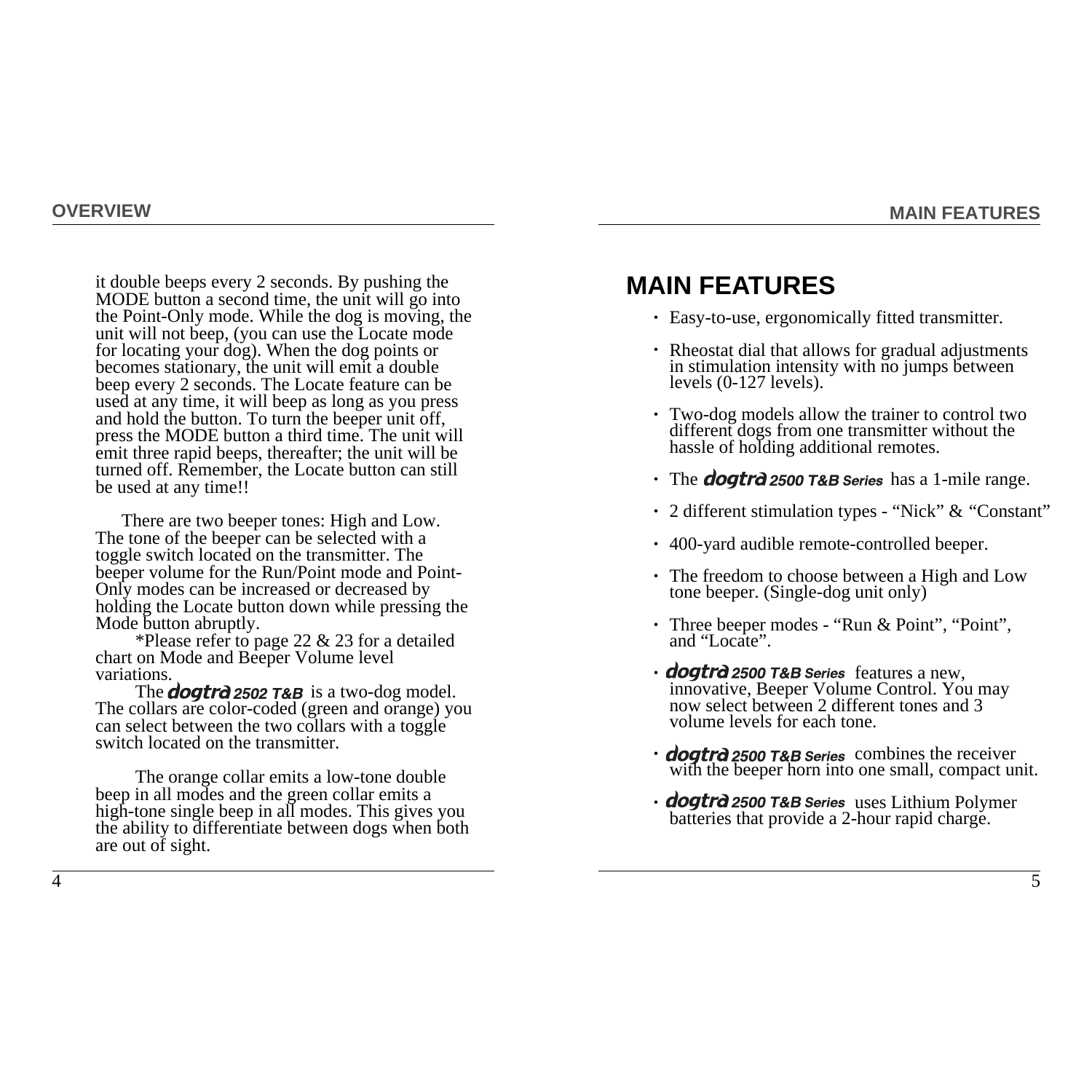**PRODUCT SAFETY AND HEALTH STATEMENTS**

- Fully waterproof collar/receiver and transmitter. •
- No bothersome external antenna on the collar/receiver.
- $receiver(s)$  to be charged at the same time. • One-charging system allows the transmitter and
- Over 8000 different identity codes to prevent signal match-up with other e-collars. •
- level of stimulation and can even be seen clearly in the dark. • Easily visible blue LCD screen displays the exact
- colored indicator to show the remaining battery life. • A Three bar battery life indicator and LED

# **PRODUCT SAFETY AND HEALTH STATEMENTS**

#### **Proper e-collar use**

Dogtra e-collars are intended for the sole purpose of behavior modification of dogs. They are not intended for human use or use on other animals. Dogtra Company does not assume any liability for the improper use of the Dogtra e-collars.

#### **Aggressive dogs**

Dogtra does not recommend using the e-collar to correct dogs that are aggressive towards other dogs or people. In many such cases the dog will associate the stimulation with the other dog or individual and become even more aggressive. Aggressive dogs are best treated by a dog-training specialist.

#### **Interference with other electronic devices**

Dogtra's industry-leading technology filtering system ensures minimal interference with other electronic devices (garage door openers, pacemakers, etc.). Our digital microprocessor offers thousands of unique codes to eliminate frequency match-up with other Dogtra e-collars.

#### **Inadvertent activation**

When the constant button is held down for 12 seconds or more, the unit will automatically shut down. This serves as a safety feature. The collar will reactivate when the button is released.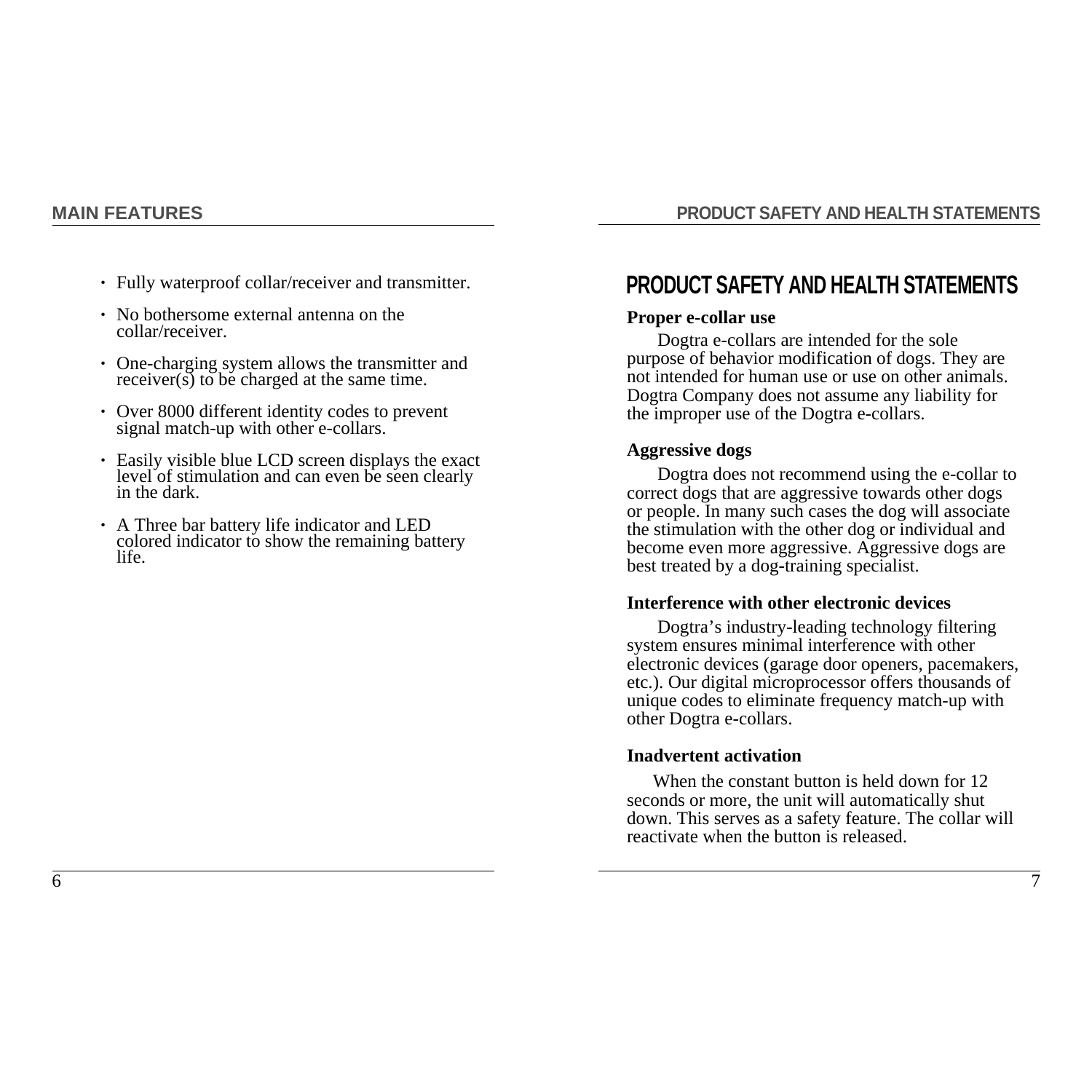**PACKAGE CONTENTS**

# dogtra COLLAR **PACKAGE CONTENTS**

- Transmitter
- Receiver (two collar/receivers for dogtra two-dog models)
- Lithium Polymer Battery charger and splitter cable
- Test light
- •Owner's manual
- Carrying case

## **DESCRIPTION OF TRANSMITTER PARTS**

# **DESCRIPTION OF TRANSMITTER PARTS**

 $d$ ogtr $d$  2500 T&B transmitter (1-dog)

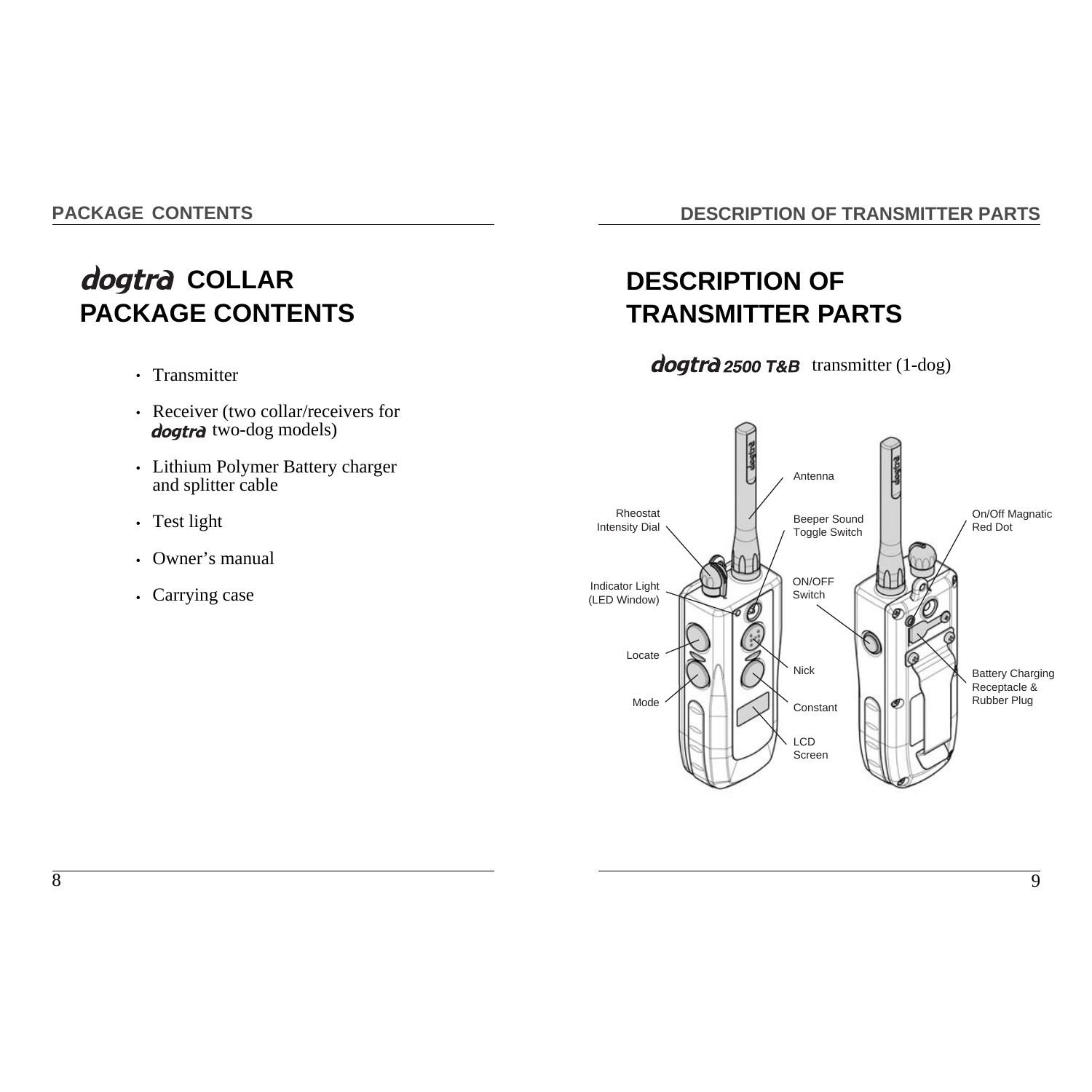# **DESCRIPTION OF TRANSMITTER PARTS**

# $d$ oqtr $d$  2502 T&B transmitter (2-dog)



# **DESCRIPTION OF TRANSMITTER PARTS**



# **Transmitter Antenna**

A 3.2" antenna is supplied with the dogtrà 2500 T&B Series.

The antenna must be fastened to the transmitter before using the unit.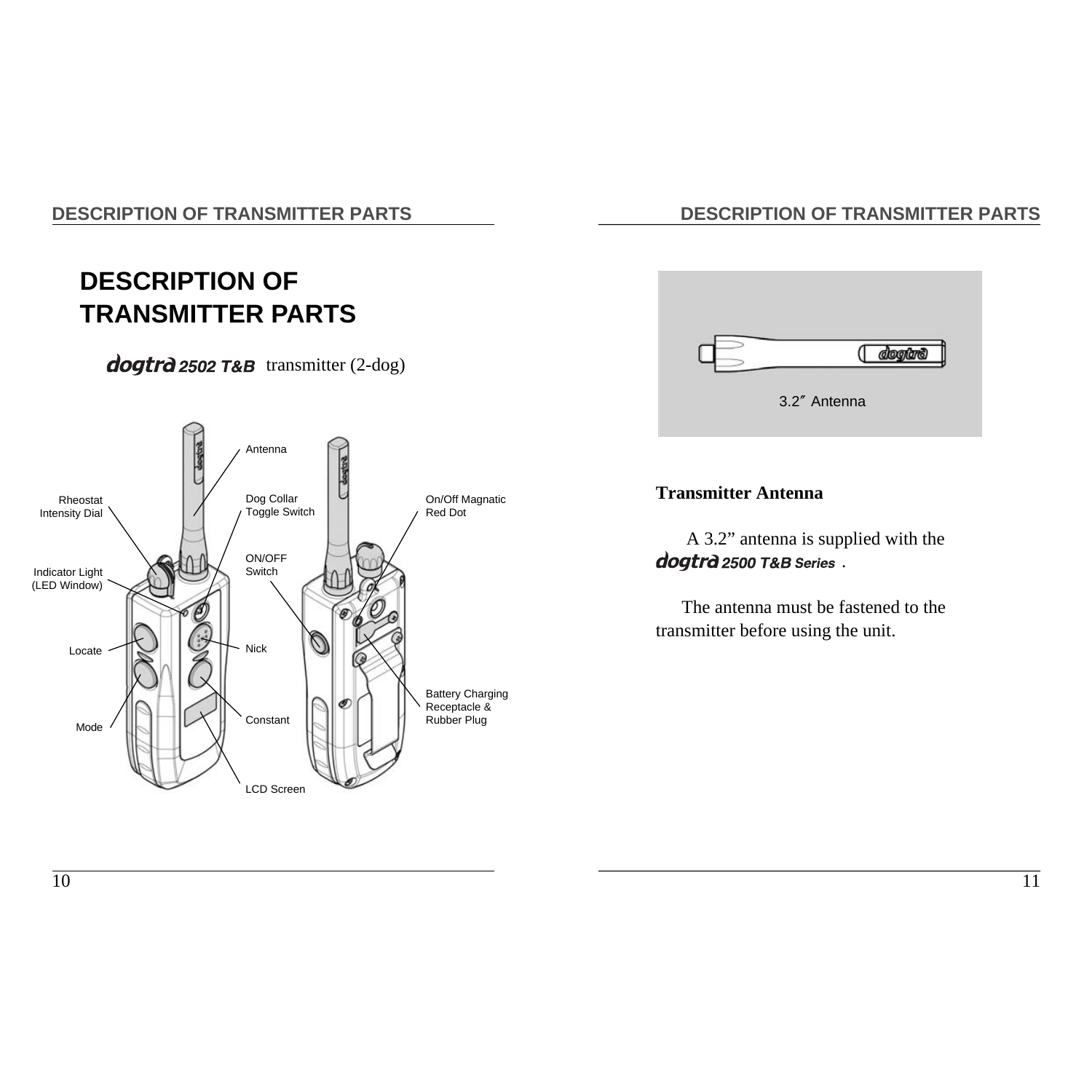# **DESCRIPTION OF TRANSMITTER PARTS**



### **Beeper Sound Toggle Switch** on the *doatrd* 2500 T&B One-Dog Models

The one-dog model has a Beeper Sound toggle switch on the face of the transmitter located above the "Nick" button, which is designed to easily select a beeper tone, either High or Low.

Set the toggle switch on the High position to select the High tone and the Low position to select the Low tone.



## **Dog Collar Toggle Switch**  on the *dogtrd* 2502 T&B Two-Dog Models

The two-dog model has a toggle switch on the face of the transmitter located above the "Nick" button. The toggle switch allows for selection of either collar.

Set the toggle switch on the Green position to select the Green collar and the Orange position to select the Orange collar.

Stimulation (Nick and Constant) along with the beeper and locate modes will only operate when the toggle is in the desired position for the appropriate receiver/collar.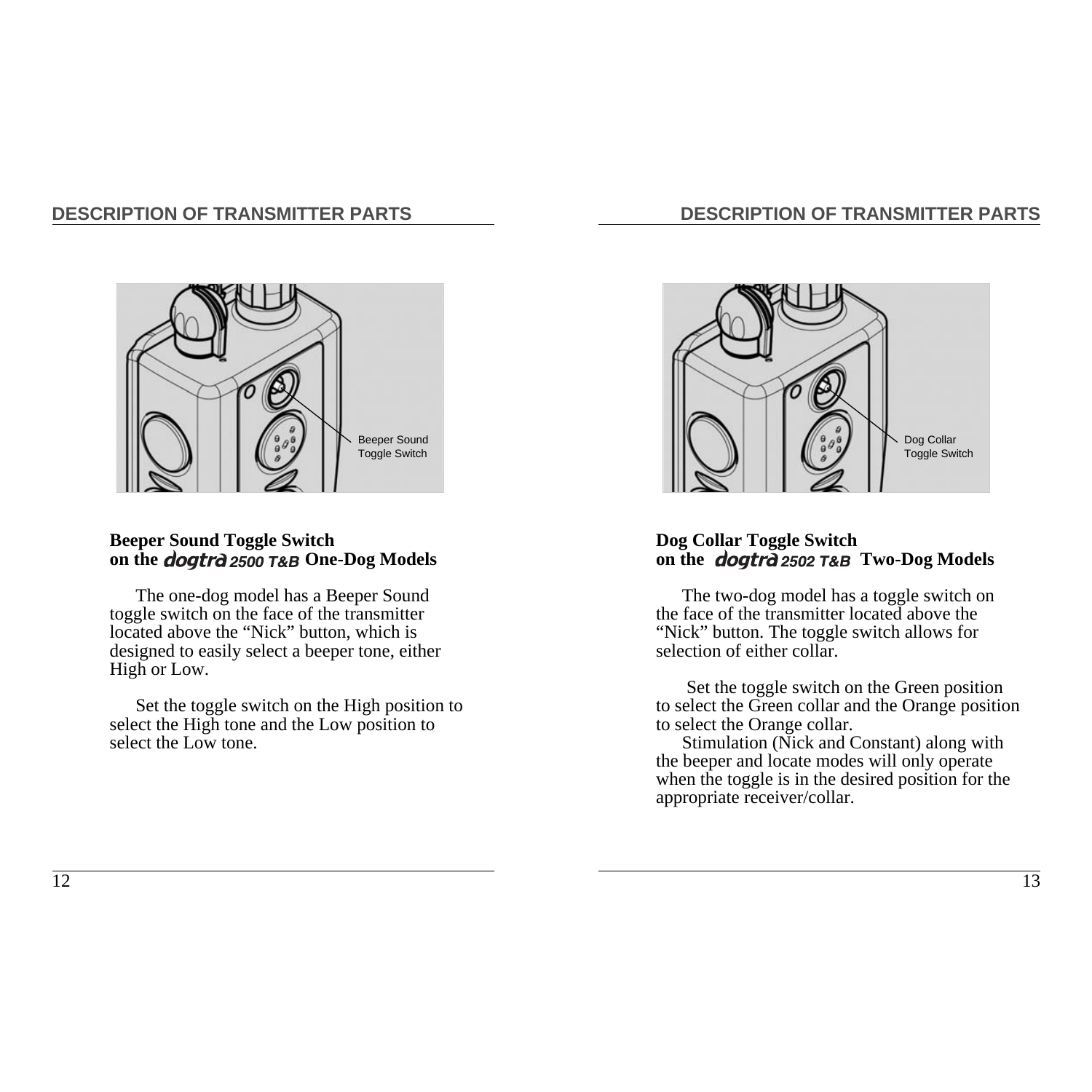

#### **Rheostat Intensity Dial**

The Rheostat Intensity Dial is located on the top of the transmitter:  $(0)$  being the lowest level and (127) being the highest. The LCD screen on the transmitter indicates the intensity level and battery life.

# **DESCRIPTION OF TRANSMITTER PARTS**



#### **LCD Screen**

The LCD screen indicates the stimulation level on the screen ranging from (0-127). The battery life indicator shows:  $3 \text{ bars} = \text{full charge}, 2 \text{ bars} =$ medium charge, and 1 bar = needs charge.

When pressing the MODE button, the selected beeper volume level is shown on the LCD. (NOTE: Pressing the MODE button once will also set the unit in the Run/Point mode.) When the toggle switch is set on low tone the LCD will read:  $L1=$ lowest volume,  $L2$  = medium volume and  $L3$  = highest volume. When the toggle switch is set on high tone, the LCD will read:  $H1 =$  lowest volume,  $H\overline{2}$  = medium volume and H3 = highest volume.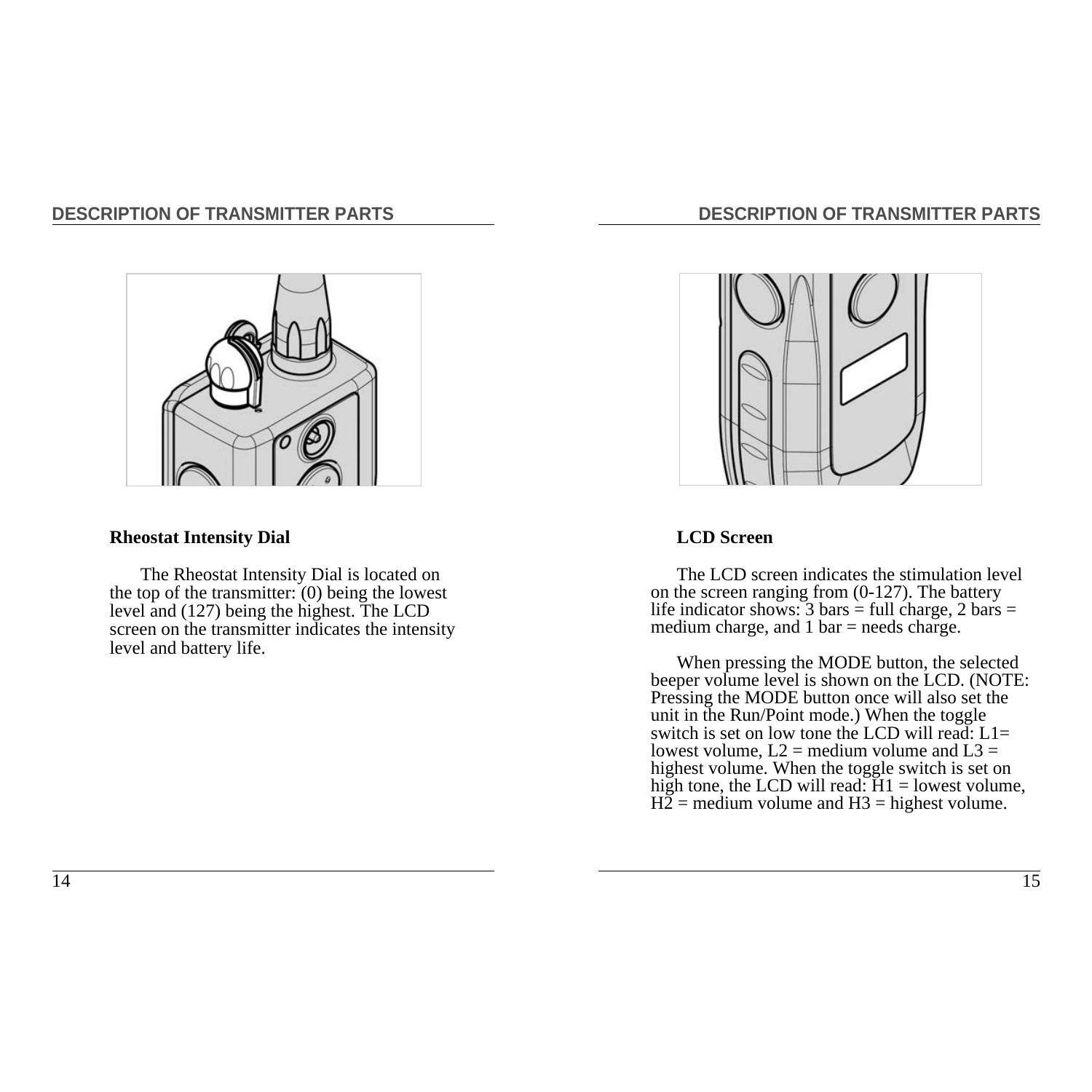## **DESCRIPTION OF TRANSMITTER PARTS**

#### *Care for LCD Transmitters in Cold Temperature*

In cold temperatures (10 degrees F or below), the LCD on your transmitter may be dim or slow to respond. Wait until the display becomes visible before selecting any training level.

Even though the LCD screen might be dim or slow to respond, when you push the Nick or Constant button, the transmitter will still function properly. In the occurrence of extremely cold weather, the LCD screen might take a moment to respond causing the Intensity level to freeze at that current level. In this situation, if you turn the Rheostat Intensity Dial, and the intensity level on the screen does not increase, yet you emit an electrical stimulation, the level will be in agreement with the new changed intensity level.

In this situation, it is ideal to either wait until your transmitter is back to working order before emitting a correction, or while holding the constant button down, slowly turn the Rheostat Intensity Dial while watching your dog's reaction. Do not turn the Rheostat Intensity Dial at a rapid increase because the collar/receiver will emit an electrical correction based on the level of the Rheostat Intensity Dial, which might not be correctly reflected on the LCD screen.

**Suggestion: Carry your remote close to your body as your body's warmth can improve operation and viewing of the LCD screen.** 



#### **Transmitter Indicator Light (LED Window)**

The transmitter indicator light is located near the Rheostat Intensity Dial. It will flash every 4 seconds when the transmitter has been turned on. The color of the light indicates the status of battery life. It flashes green when the battery is fully charged and turns to amber when battery life is getting low. When the transmitter indicator emits a blinking red light, the battery needs to be recharged.

(**Green** = full charge, **Amber** = medium charge,  $\text{Red}$  = needs charge)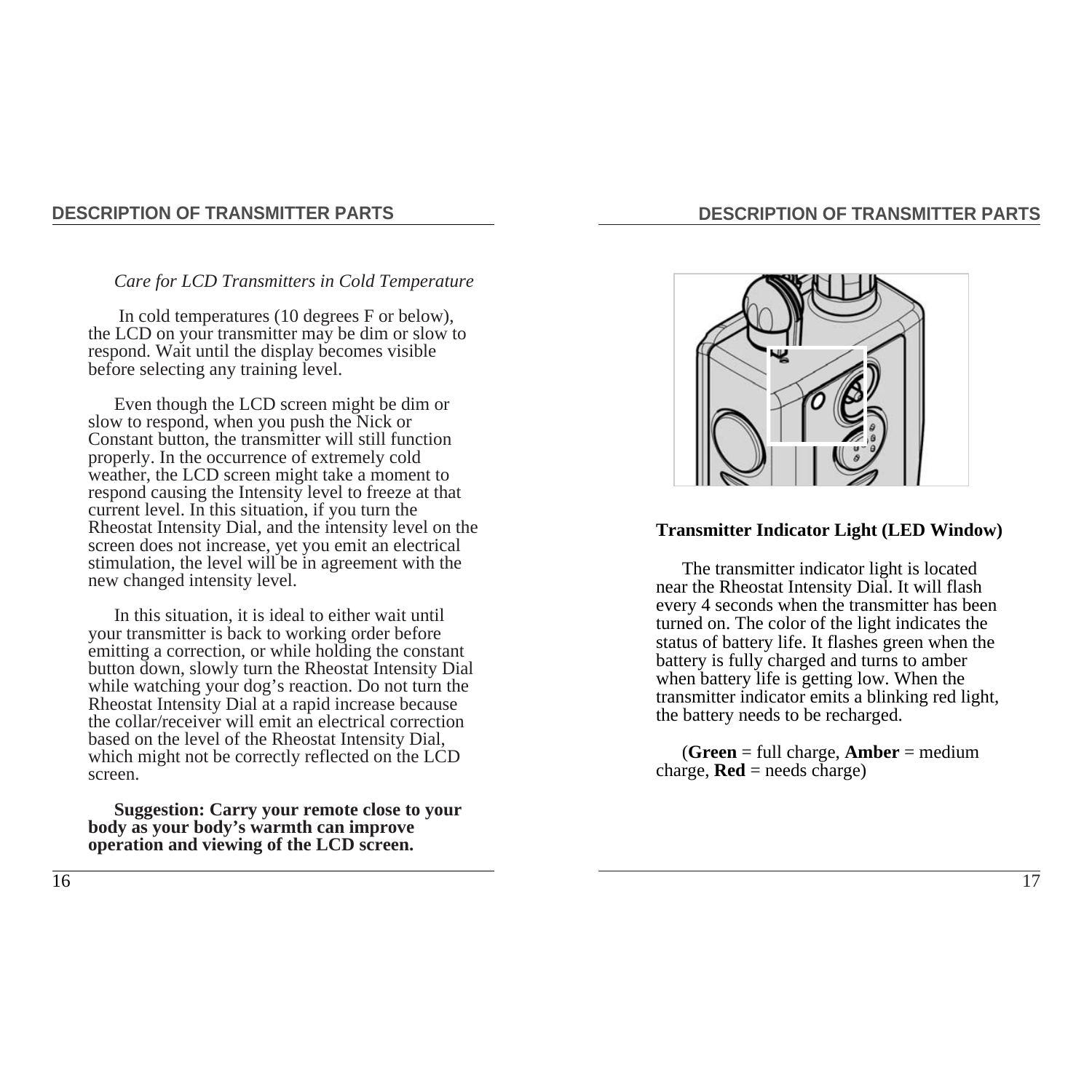



### **Transmitter Battery Charging Receptacle & Rubber Plug**

Located on the backside of the transmitter, the charging receptacle is covered by a rubber plug. Insert one end of the battery charging cable into the receptacle to charge the battery (See Battery Charging Procedure on page 37~39).

After charging is completed, close the receptacle with its rubber plug to make sure dirt or water does not get inside.

# **BUTTON FUNCTION**



The transmitter for the **dogtrd** 2500 T&B Series has five buttons (two on the face of the transmitter, two on the left side, and one on the right side).

### **"Nick" Button**

When the "Nick" button is pushed, the receiver emits a single, rapid pulse of electrical stimulation.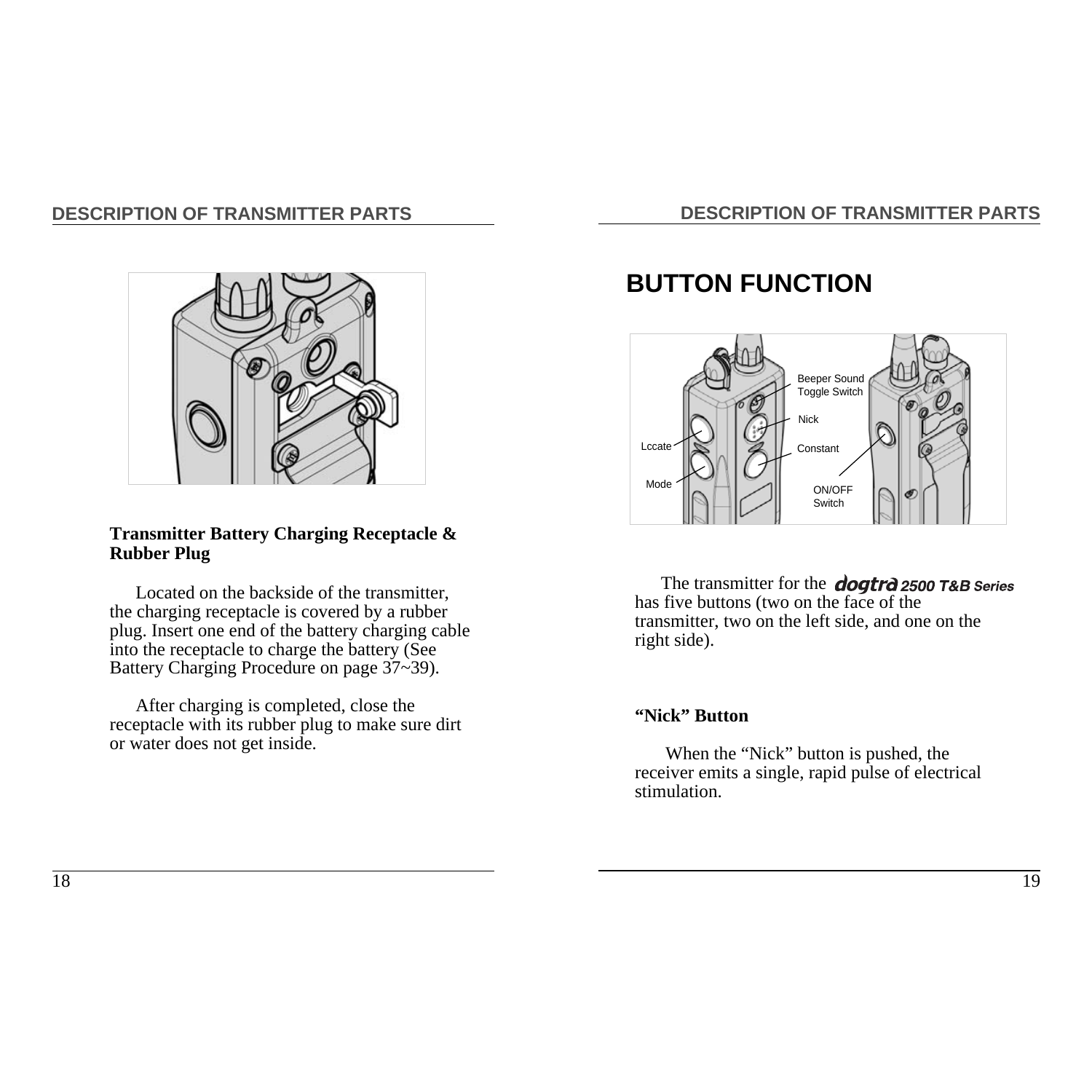#### **"Constant" Button**

When the "Constant" button is pushed, the receiver emits a continuous stimulation as long as the button is pushed, for up to 12 seconds. If the button is not released after 12 seconds, the stimulation will automatically turn off as a safety feature. The collar will be ready to be reactivated once the button has been released.

#### **"Locate" Button**

The "Locate" button is located on the left side. It causes the collar's beeper horn to emit a series of beeps when pushed and it gives you the ability to keep track of your dog's location. On one-dog models, the beeper can be adjusted between high and low tones. NOTE: The high/low tone is not an option on two dog units.

On two-dog models, the Green collar emits the high tone and the Orange collar the low tone automatically.

#### **"Mode" Button**

Your Dogtra 2500T&B has three different modes. Locate, Run/Point, and Point-Only. The "LOCATE" mode can be activated at any time,

#### **DESCRIPTION OF TRANSMITTER PARTS**

even when another mode is set, by pressing the top orange button labeled "LOCATE" on the left side of the transmitter. To set the beeper unit to Run/Point mode, press the orange "MODE" button. This button is located on the left side of the transmitter, under the "LOCATE" button.

When you press the "MODE" button the first time, the collar will beep twice. The beeper unit will always start in Run/Point mode. It is now in Run/Point mode. The beeper will sound every 7 seconds while the dog is running, and every 2 seconds when the dog is gone on point or become stationary.

The second time you push the "MODE" button, it will beep once, remain silent while the dog is running and beep every 2 seconds when the dog is on point or stationary.

To turn the beeper unit off, press the MODE button a third time. The unit will emit three rapid beeps, and the beeper will turn off. The Locate mode can still be used!

When the toggle switch is set on Low tone, the beeper will emit a double beep when it is in Run/Point mode or Point-only mode. If the toggle switch is set on the High tone, a single beep will sound when using Run/Point or Point-Only mode.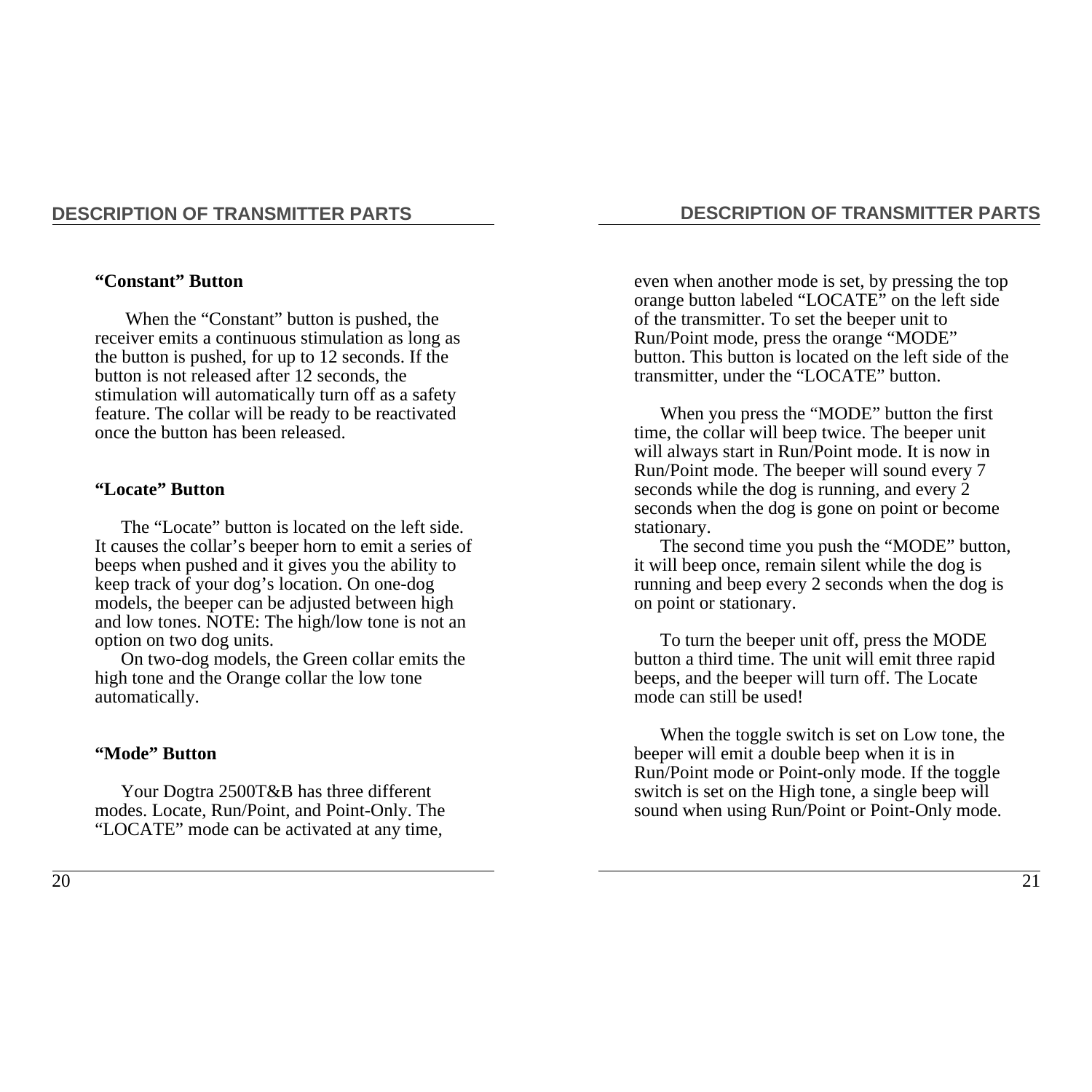|                               | Initial Beeper<br>Sound | Mode                   | Action                                                                                                |
|-------------------------------|-------------------------|------------------------|-------------------------------------------------------------------------------------------------------|
| Press 1 <sup>st</sup><br>Time | 2 Beeps                 | Run/<br>Point<br>Mode  | -Dog running: Double<br>beep every 7<br>seconds.<br>-Dog on-point: Double<br>beep every 2<br>seconds. |
| Press $2nd$<br>Time           | 1 Beep                  | Point-<br>Only<br>Mode | -Dog running:<br>Remains Silent.<br>-Dog on-point :<br>Double beep every                              |
| Press 3 <sup>rd</sup><br>Time | 3 Beeps                 | Beeper                 | Unit Turned off                                                                                       |

**\* NOTE : The locate button can still be utilized in whichever mode you are in.**

## **DESCRIPTION OF TRANSMITTER PARTS**

### **Beeper Volume Adjustment**

The Beeper Volume level for the Run/Point mode and Point-Only mode can be increased or decreased by holding the LOCATE button down while briefly pushing the MODE button. The tone of the beeper can be selected with a toggle switch located on the face of the transmitter. There are two beeper tones: High  $(H1 =$  lowest volume,  $H2$  = medium volume, and  $H3$  = highest volume) and Low: ( $L1 =$  lowest volume,  $L2 =$ medium volume, and  $L3$  = highest volume).

|                                                                              | High<br>LCD Displays   LCD Displays | Toggle Switch   Toggle Switch  <br>l ow |
|------------------------------------------------------------------------------|-------------------------------------|-----------------------------------------|
| Press Mode Once<br>(While holding down the<br>locate button)                 | н١                                  | ı ı                                     |
| Press Mode 2 <sup>nd</sup> Time<br>(While holding down the<br>locate button) | H 2                                 | L <sub>2</sub>                          |
| Press Mode 3 <sup>rd</sup> Time<br>(While holding down the<br>locate button) | H <sub>3</sub>                      | $L_3$                                   |

**NOTE : The Locate mode beeper volume is not adjustable; it is always on the highest level, L3 on Low tone, or H3 on High tone.**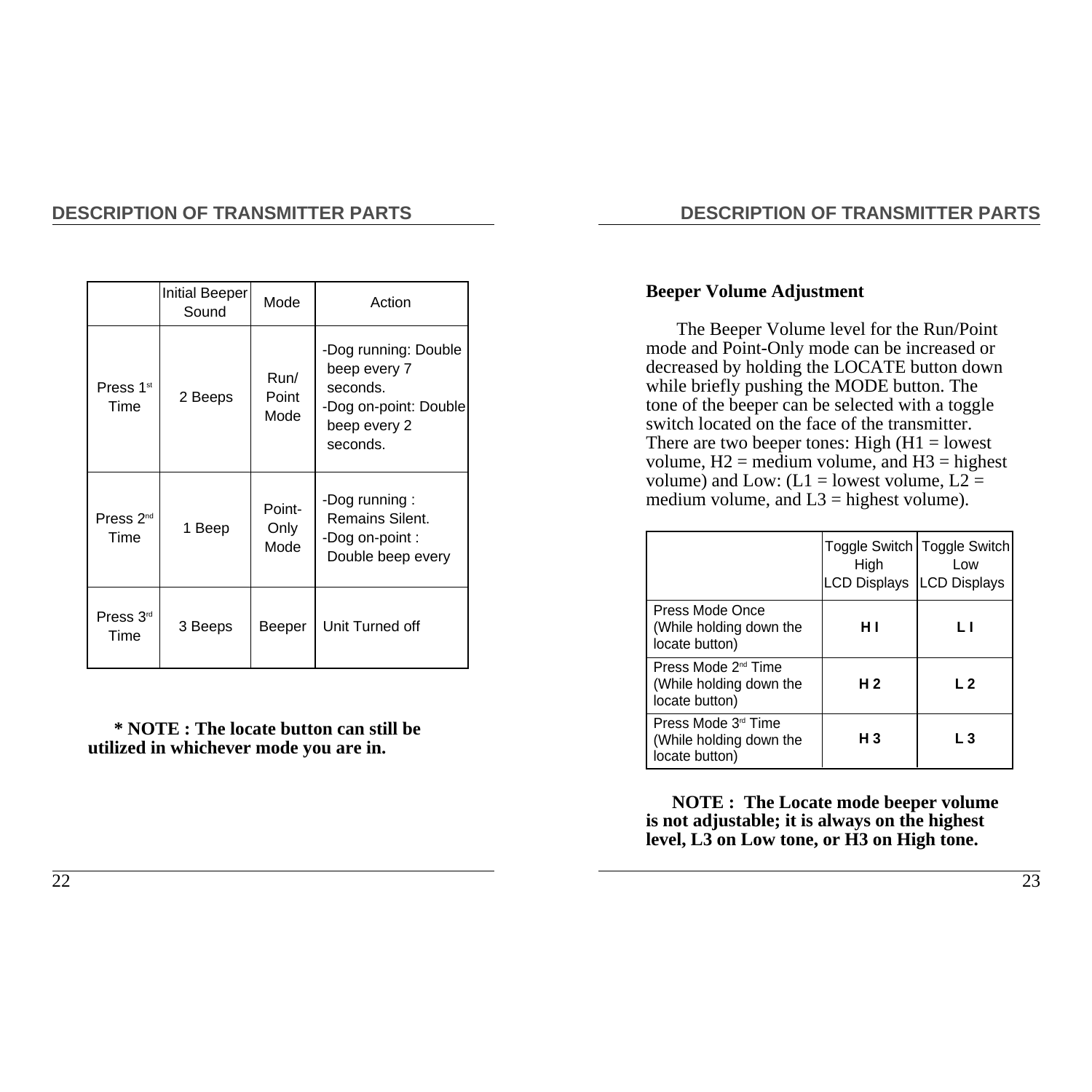#### **Transmitter Power ON/OFF**

The button on the right side of the transmitter is the "ON/OFF" button that activates the transmitter only and LCD screen.

To turn the transmitter ON, press the "ON/OFF" button on the right side of the transmitter until the LCD screen illuminates.

To turn the transmitter OFF, press the "ON/OFF" button on the right side of the transmitter. When the LCD screen displays "OFF" release the button.

**DESCRIPTION OF COLLAR / RECEIVER PARTS**

# **DESCRIPTION OF COLLAR / RECEIVER PARTS**

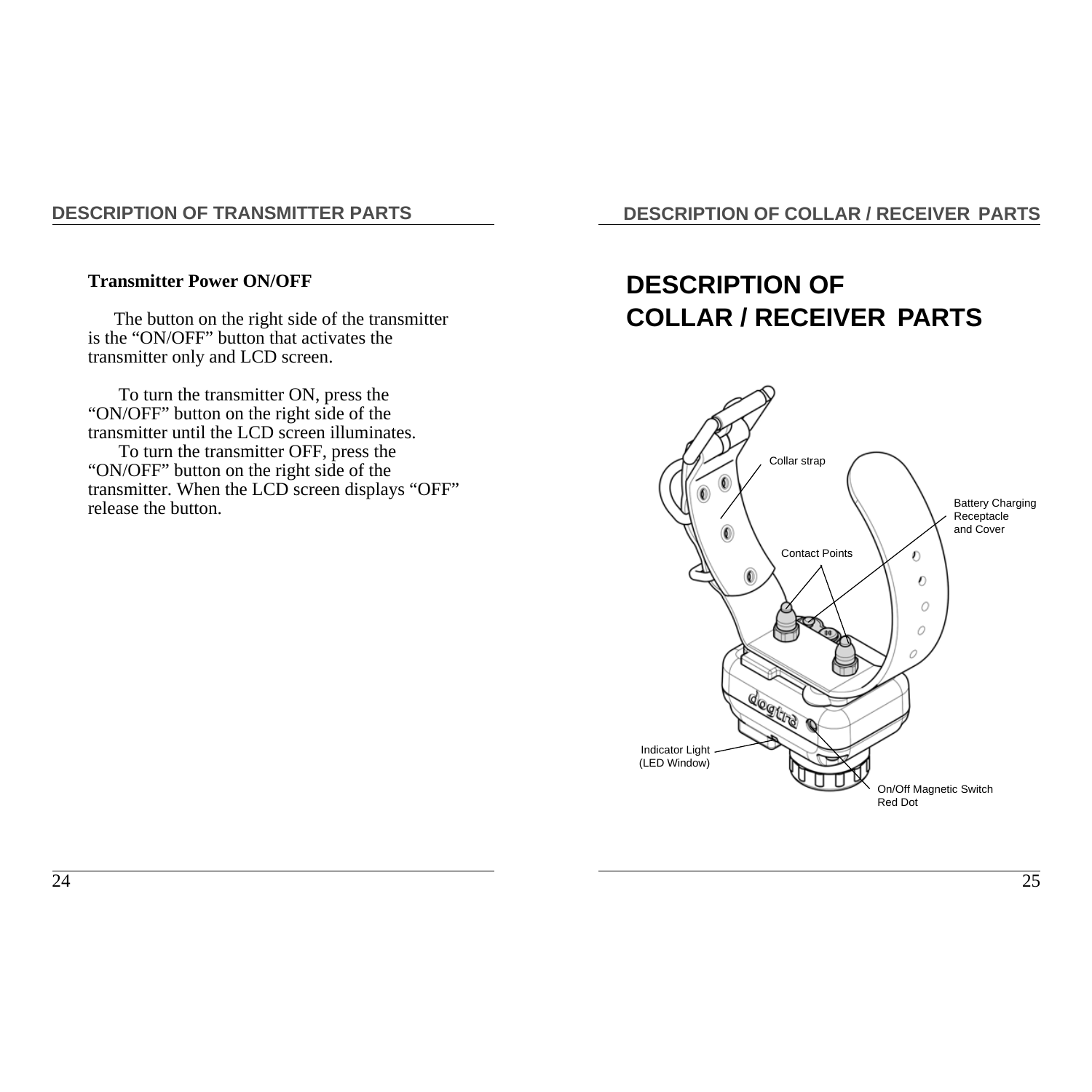# **DESCRIPTION OF COLLAR / RECEIVER PARTS**



#### **ON/OFF Magnetic Red Dot (To Activate the Receiver)**

To activate the Dogtra 2500 T&B Series, place the red dot on the back of the transmitter to the red dot on the collar/receiver. Hold the two red dots together for a moment until the LED light on the receiver/collar comes on. The power-on melody on the collar/receiver will also activate.

To deactivate the Dogtra 2500 T&B Series, repeat the same procedure holding the two red dots together momentarily. The Power-off melody on the collar/receiver will sound after the LED light turns red, indicating that the unit is now shut off.

## **DESCRIPTION OF COLLAR / RECEIVER PARTS**



### **Receiver Indicator Light (LED window)**

Located on the front of the receiver/collar, the indicator light comes on and blinks once every 4 seconds after the collar is turned on. The color of the LED indicates the battery life of the receiver.

(**Green** = full charge, **Amber** = medium charge,  $\text{Red} = \text{needs charge}$ 

When the "Constant" button on the transmitter is pushed, the collar indicator light will glow steadily as long as you hold the button down, for up to 12 seconds.

When the "Nick" button is pushed, the light comes on for a fraction of a second.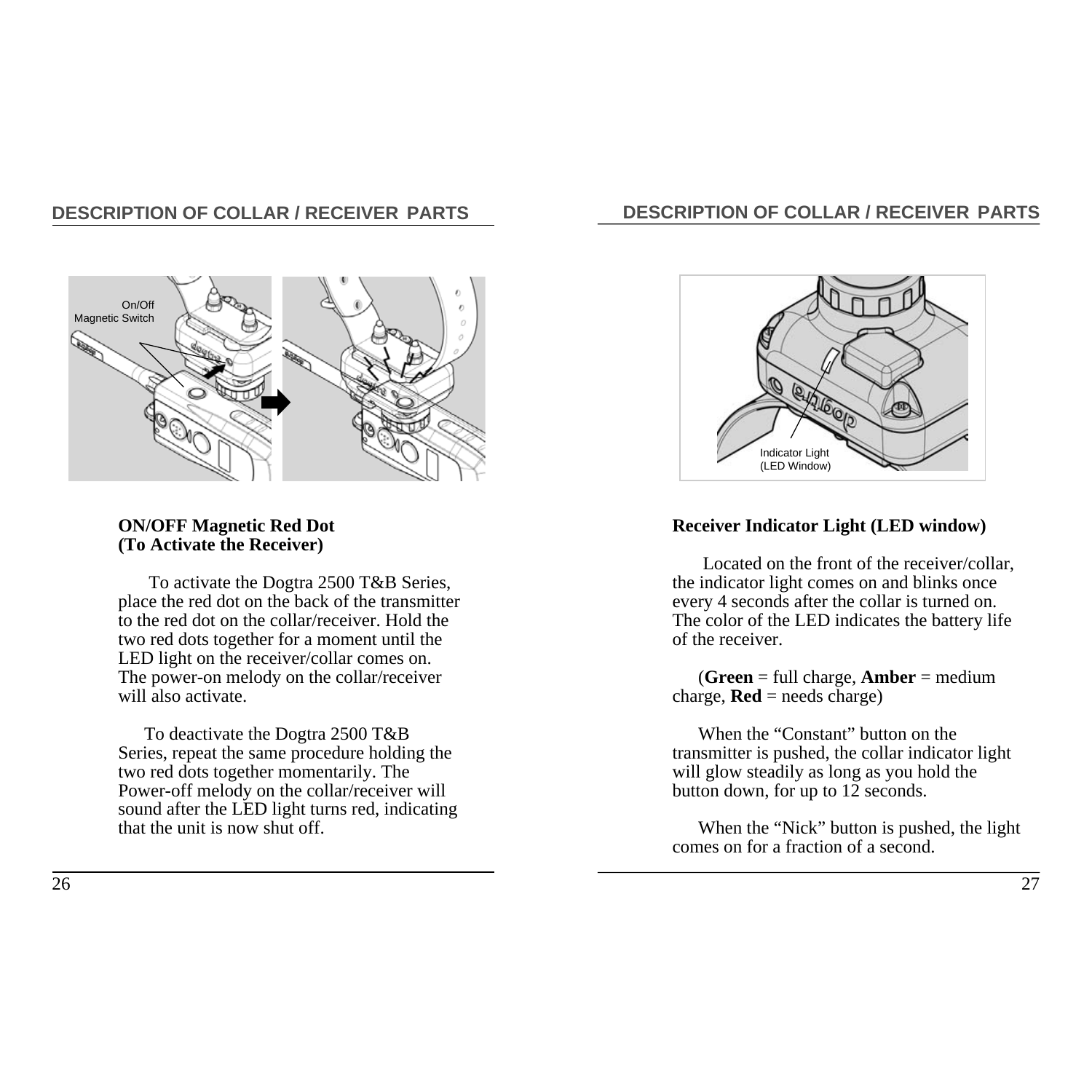# **DESCRIPTION OF COLLAR / RECEIVER PARTS**



#### **Receiver Battery Charging Receptacle and Rubber Plug**

On the inside of the collar receiver, next to the collar strap, is a battery-charging receptacle with a rubber plug.

### **Internal Antenna in the collar/Receiver**

dogtrà 2500 T&B Series has a nonexposed antenna that is located inside the collar/receiver.

# **DESCRIPTION OF BATTERY CHARGER**

# **BATTERY CHARGER**



The battery charger and charging cables<br>allow you to charge both the transmitter and<br>receiver at the same time. The battery charger is<br>designed for a 120-volt wall outlet. (European<br>230-volt AC chargers and 12-volt field c

To use the battery charger for the two-dog unit, combine both sets of battery charging (splitter) cables as shown. This enables you to charge the transmitter and both receivers at the same time.

**NOTE : Only use Dogtra-approved Lithium-Polymer Battery Chargers for your Dogtra e-collar. This will prevent any damage that can be incurred from attempting to use a different charger.**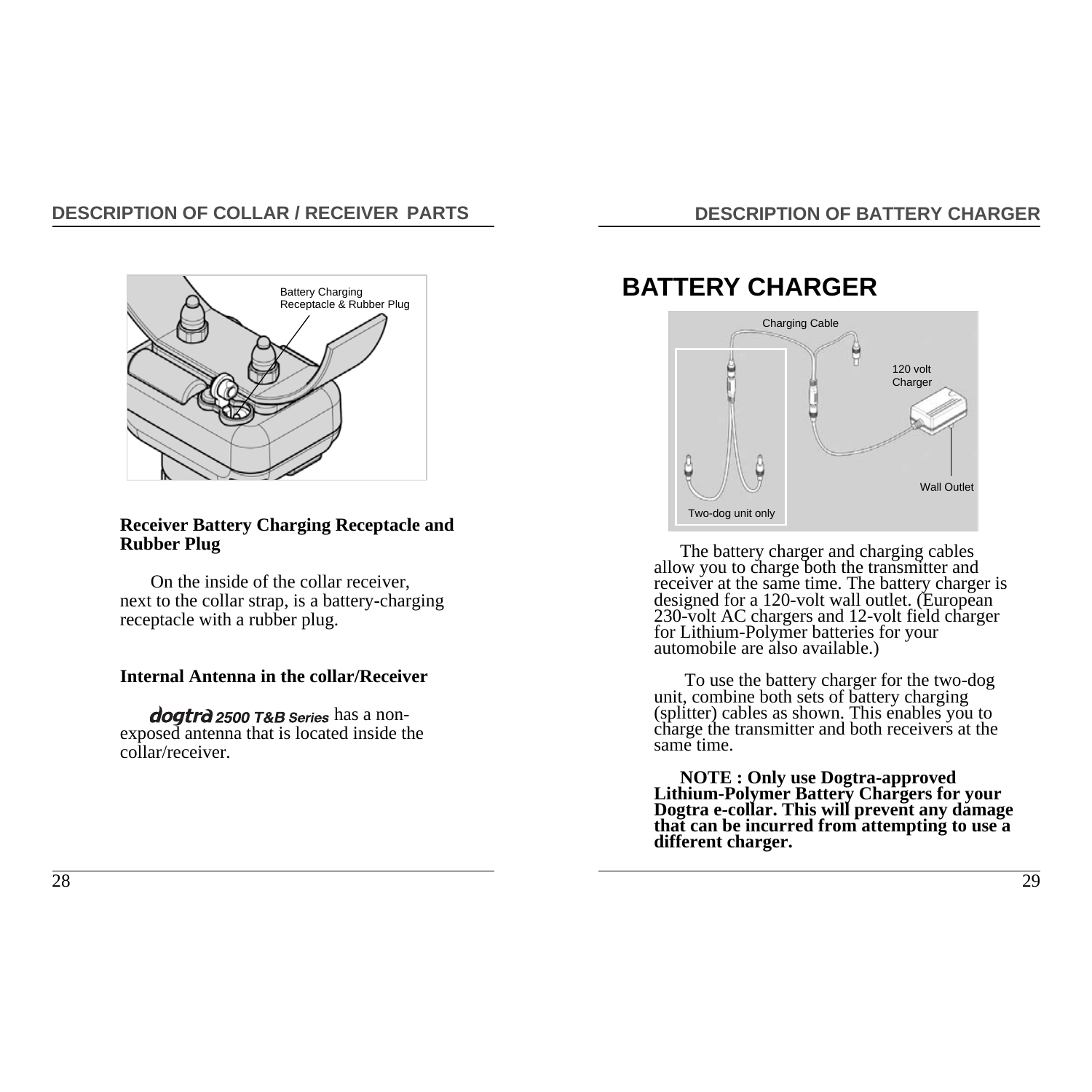# **TESTING YOUR** dogtrd 2500 T&B Series COLLAR



- 1. To activate the *dogtra* 2500 T&B Series, place the red dot on the back of the transmitter to the red dot on the collar receiver. Hold the two red dots together for a moment until the green color LED indicator light comes on. The collar/receiver emits the Power-on melody and turns on.
- 2. Place the Test light included in the package contents on the contact points as shown in the diagram.
- 3. Turn the transmitter on by pressing the blue button on the right side of the transmitter. The LCD screen shows the amount of battery life remaining and the LED blinks once every 4 seconds. (The battery needs charging, if the color of the LED is red or the LCD battery icon shows 1 bar.)
- 4. Watch the test light as you push the "Nick" button on the transmitter. It should light for just a moment.
- 5. Watch the test light as you push the "Constant" button on the transmitter. As a safety feature, the collar/receiver will automatically shut off stimulation if the constant button is depressed for 12 seconds or longer.
- 6. Turn the intensity dial on the transmitter clockwise and then counterclockwise while holding the "Constant" button down. The test light should glow brighter with higher levels of stimulation and dimmer with lower levels. When you change the intensity dial, the number on the LCD screen will change as well.
- **NOTE : It is normal for the test light not to come on if the intensity level is set below level ten.**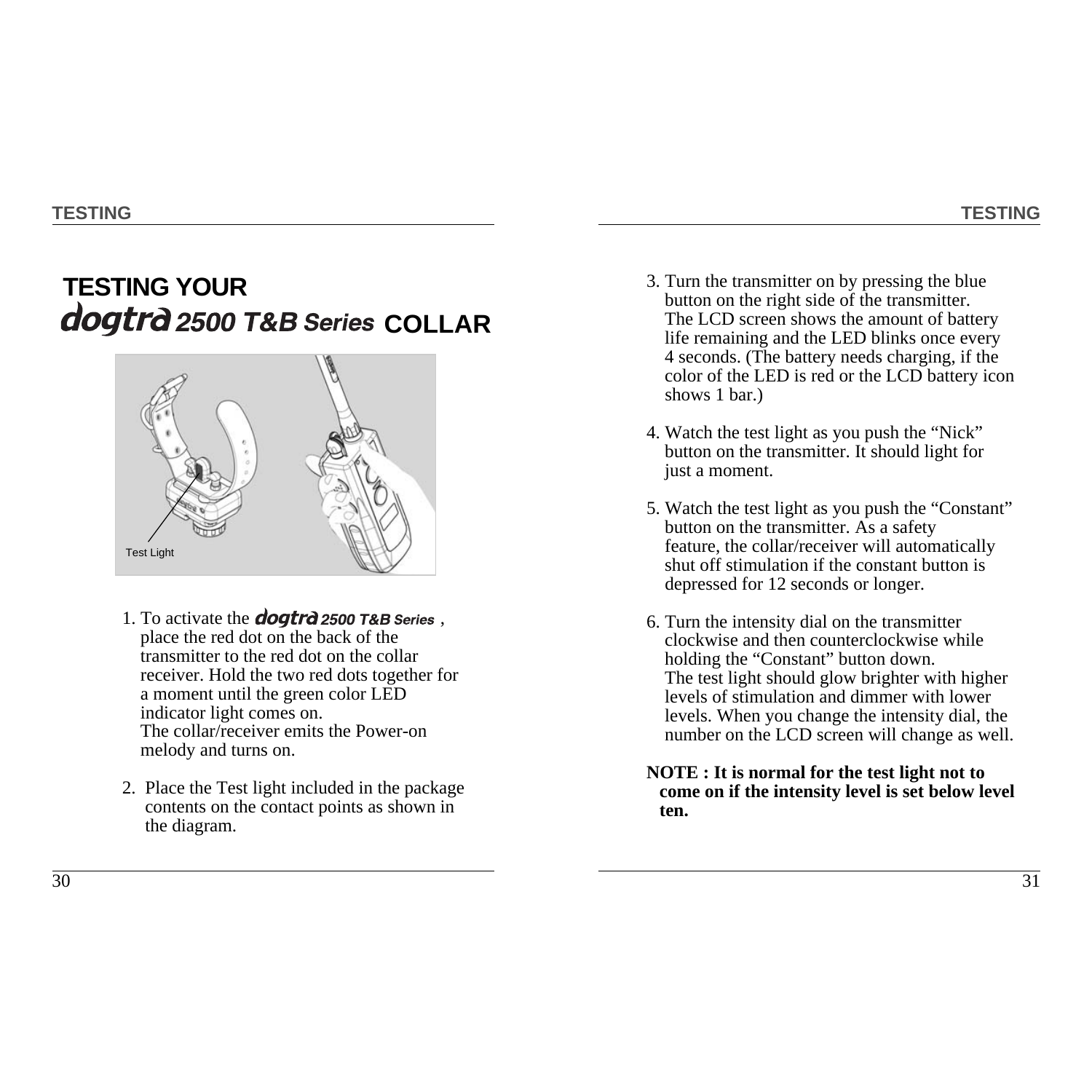### **TESTING**

- 7. To make sure that your beeper is working properly, press the Locate button once with the horn portion facing away from you (or place your hand over the horn). The sound may be extremely loud and may cause discomfort to your ears. If you do hear an audible beeper sound, your location button is in working order.
- 8. Press the Mode button once; you should hear 2 rapid beeps. This will put you into the Run/Point Mode. Keep the receiver/collar steady to mimic your dog at a standstill point. Wait for a moment until you hear a double beep in 2-second intervals. You may proceed to the next step if the double beep occurs.
- 9. Press the Mode button a second time; you should hear 1 rapid beep. This will put you into the Point-Only Mode. Once again, keep your receiver/collar steady and wait for a moment until the collar emits a double beep every 2 seconds. If it is audible, move onto the next step.
- 10. Press the Mode button a third time; you should hear 3 rapid beeps. This mode will turn off your beeper and remain silent.
- **NOTE 1 : The sound that the beeper will emit will vary depending on your selection with the (High/Low) toggle switch. The two-dog model: Dogtra 2502 T&B has a fixed beeper sound based on the color of the collar.**
- **NOTE 2 : When using the Run/Point mode or the Point-Only mode, the beeper volume level reverts back to the volume level that was last used.**
- **NOTE 3 : In the Run/Point or Point-Only mode the tone can be changed by holding down the "Locate" button and then pressing the "Mode" button when the High/Low toggle switch is in the desired position. The unit must be activated and in the Run/Point or Point-Only mode first.**
- **NOTE 4 : In the Run/Point or Point-Only mode it is still possible to use electrical stimulation.**
- **\* To make sure that your Beeper Volume is in working condition, please refer to page 23 for further testing instructions.**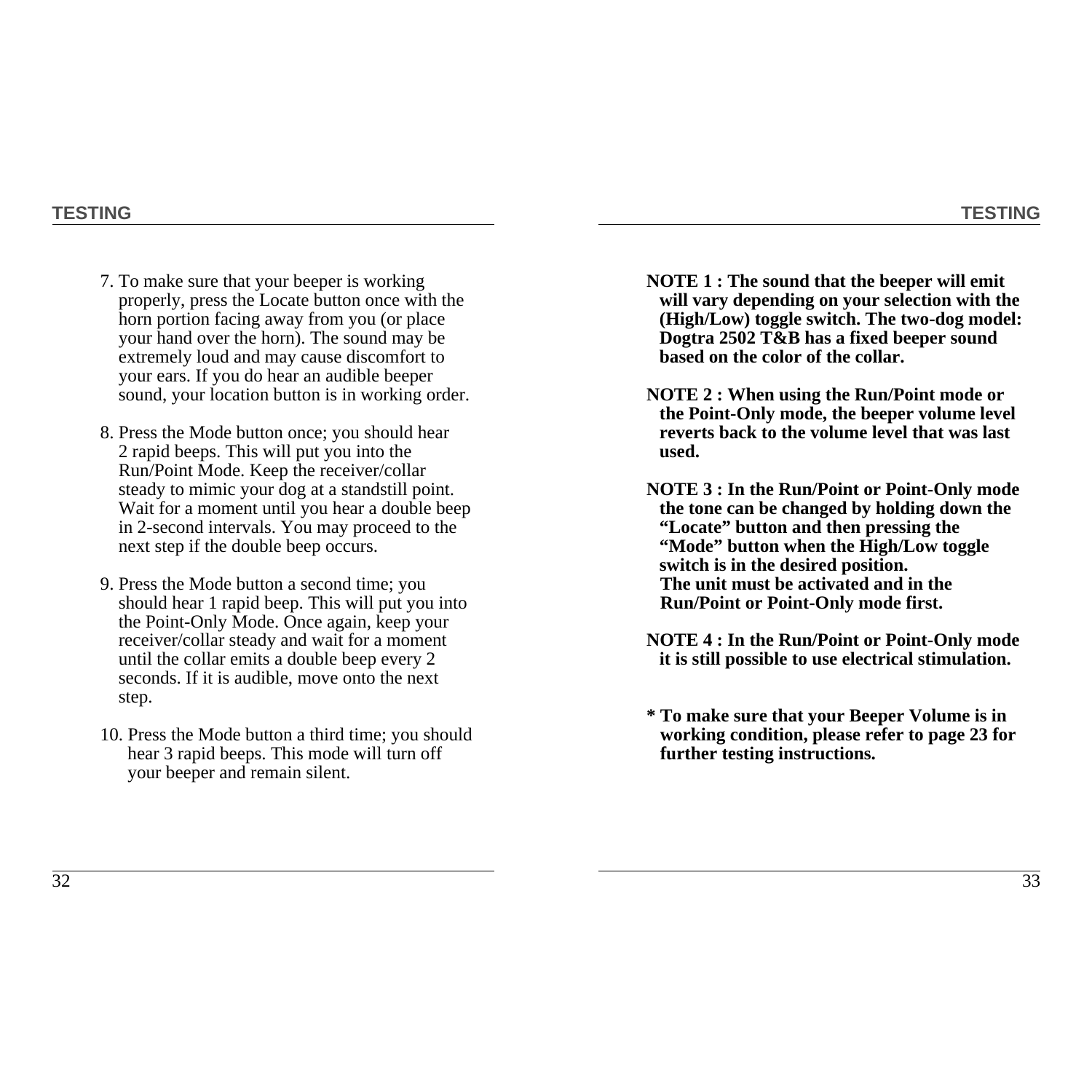# **TESTING YOUR**

The Dogtra 2502 T&B two-dog unit operates just like the Dogtra 2500 T&B single-dog unit. The difference between the one-dog and two-dog collar is noticeable on the transmitter where a toggle switch allows you to select either collar.

The toggle switch is color-coded with green and orange to match the green and orange collar straps. The orange collar emits a low tone double beep and the green collar gives a high tone single beep so you can distinguish between dogs when they are out of sight.

The two-dog models have a toggle switch on the face of the transmitter located above the "Nick" button. The toggle switch allows for selection of either collar.

Set the toggle switch on the orange position to select the orange collar and the green position to select the green collar.

**ORANGE COLLAR: Double beep with low tone GREEN COLLAR : Single beep with high tone**

# **FITTING THE COLLAR ON THE DOG**



The collar should be fitted so that the Surgical Stainless Steel contact points press firmly against the dog's skin.

A loose fit can allow the collar to move around on the dog's neck. When this happens, the contact points may rub the skin and cause irritation. If the collar is too loose, electrical contact will be inconsistent and your corrections will be inconsistent also.

Dogtra uses Surgical Stainless Steel contact points and Anti-microbial plastic to protect the dog's skin.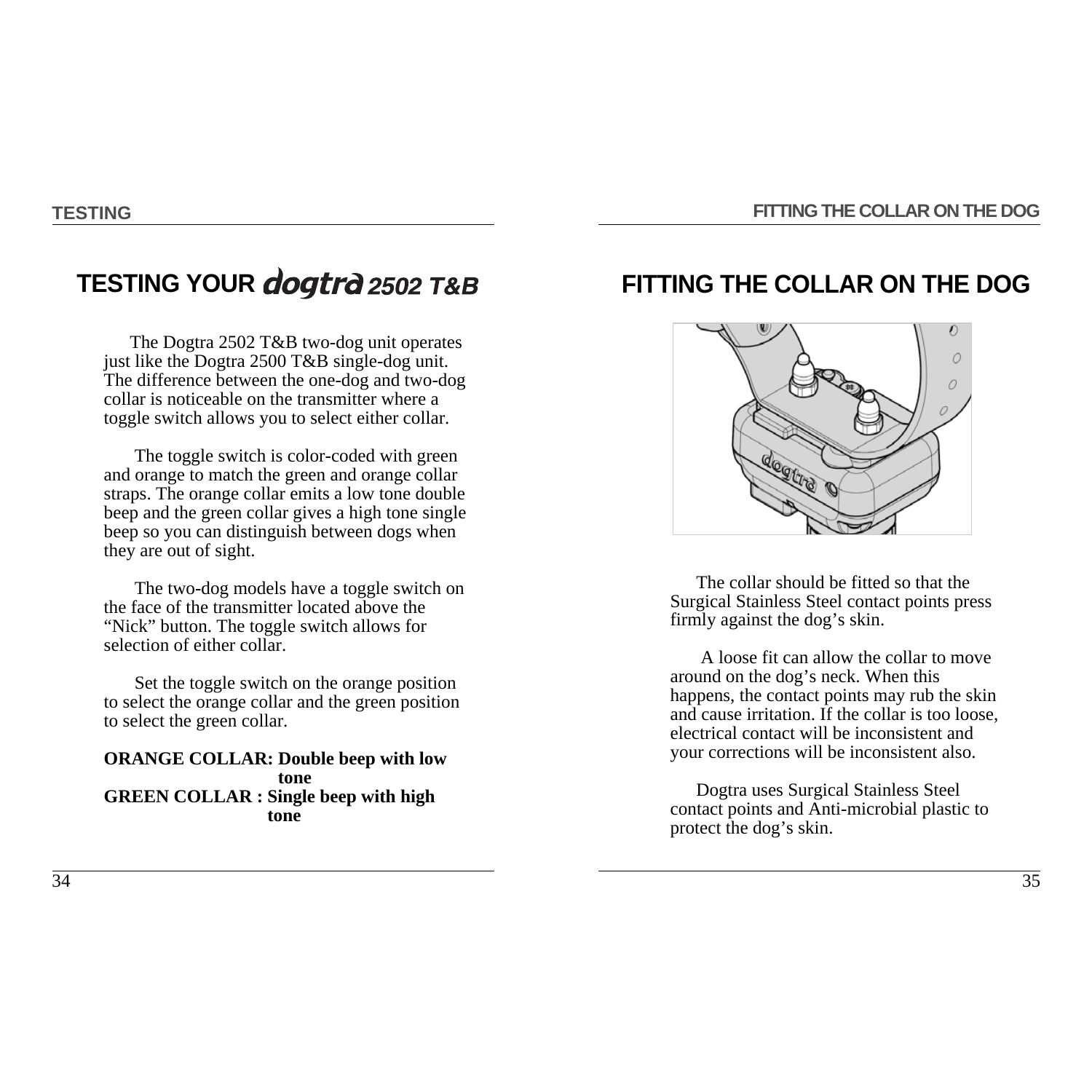#### **FITTING THE COLLAR ON THE DOG**

#### **CHARGING THE BATTERIES**

#### **ATTENTION!**

**Avoid having the dog wear the collar with the contact points in the same place for more than 8 hours out of every 24-hour period. Leaving the points on the same spot for extended periods of time can cause skin irritation. If the dog is to wear the e-collar for long periods, occasionally reposition the collar so that the contact points are moved to a different spot on the dog's neck.**

#### **FAMILIARIZING THE DOG TO THE BEEPER SOUND**

Turn the beeper collar on and leave it outside the dog's kennel area for about a half-hour.

Repeat this several times, until you can see that the dog disregards the beeper.

Next, adjust the beeper volume level to level L1, the lowest level. Fit the beeper collar on the dog. Select the desired beeper volume level as the dog becomes accustomed to the beeping sound.

# **CHARGING THE BATTERIES**



dogtrd 2500 T&B Series uses Lithium-Polymer batteries.

- 1. Charge the unit before using the unit for the first time.
- 2. Do not charge the batteries near any flammable substances.
- 3. Fully charge the batteries if the unit is to be stored without use for a period of 3 months or more.

#### **Recharge the unit if:**

• The indicator light on the collar is emitting a red color.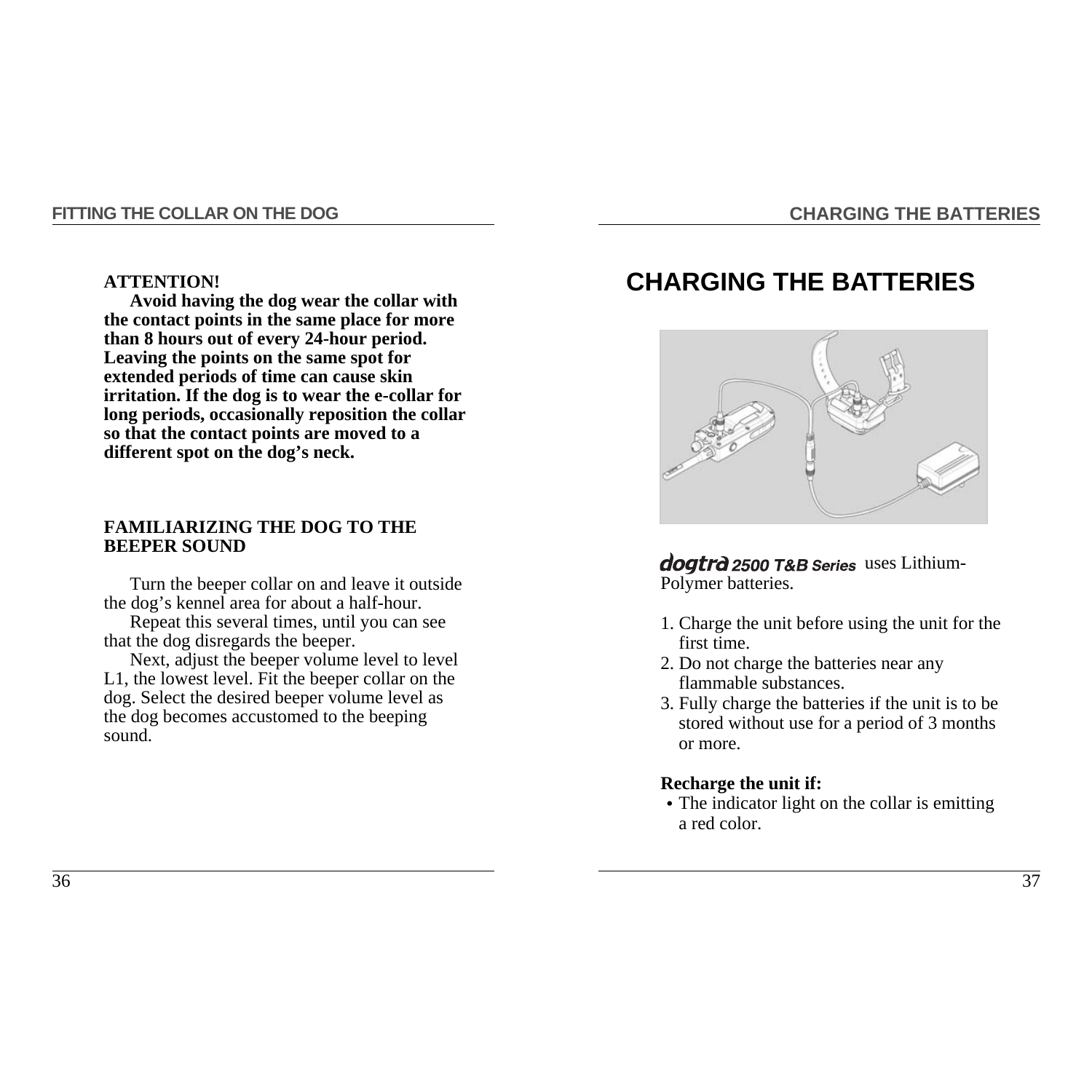### **CHARGING THE BATTERIES**

- If the 3 bar indicator on the transmitter LCD shows just 1 bar.
- •The indicator light on the transmitter or receiver will not come on.
- The indicator light on the transmitter or receiver comes on momentarily, but will not stay on when the "Constant" button is pushed.

## **Battery Charging Procedure**

- **Note** : The unit has a partial charge when it leaves the Dogtra facility, upon receipt of the collar, be sure to give it a full 2-hour initial charge before the first use.
- 1. Attach the charging cables to both the transmitter and receiver(s), as shown on page 37
- 2. Plug the charger into a 120-volt wall outlet or, if using the accessory field charger, plug into a cigarette lighter only for Lithium-Polymer battery. (Use a 230-volt European charger for Europe.) When properly plugged in, all indicator lights should glow red. During the charging process, the unit will shut off. Once the battery cable is unplugged from the unit after a full charge, you will need to turn the unit on again before use.

3. The Lithium-Polymer battery is fully charged within 2 hours. The lights will stay red during the charging process. The red light will change into a steady green light when the battery is fully charged. (When you disconnect the charger after finishing the charge, you will need to restart the units).

**CHARGING THE BATTERIES**

- 4. After charging, cover the battery charging receptacles with the rubber plugs on the transmitter and receiver.
- **NOTE** : Only use Dogtra-approved batteries, chargers, and accessories for your Dogtra e-collars. When a charger is not in use, disconnect it from the power source.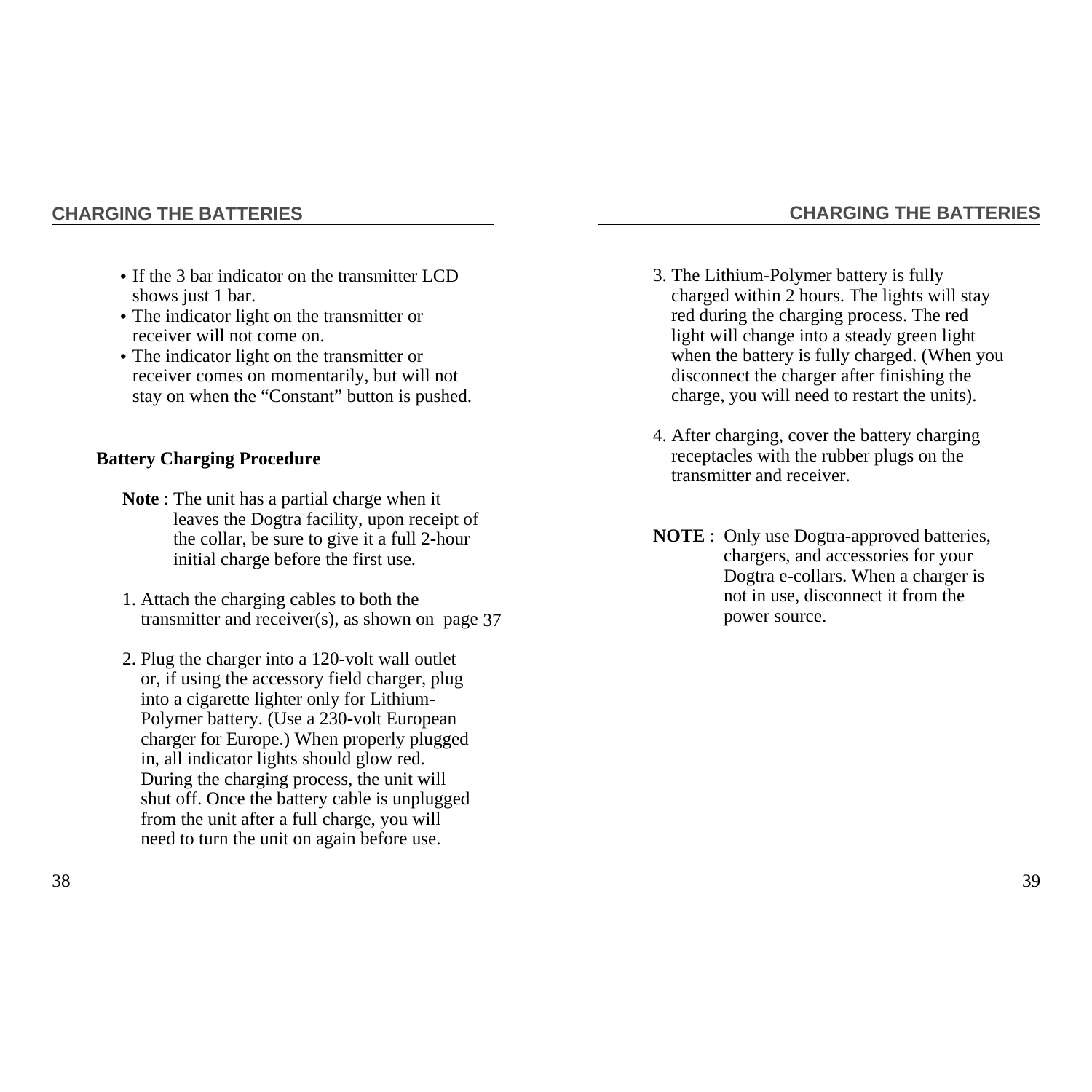#### **RECEPTION / ACCESSORIES**

### **Reception**

The **dogtrd** 2500 T&B Series collar has a range of 1 mile. Depending on the way you use your transmitter, the transmitter range may vary.

Hold the transmitter away from your body and avoid touching the antenna, to get the greatest range.

For maximum signal strength, keep your unit properly charged.



# **RECEPTION / ACCESSORIES**

# **ACCESSORIES**

The following items may be purchased separately by calling our customer service at (888) 811-9111. You may also browse the selection at www.dogtra.com.

#### **European Charger**

Designed for use with 230V AC electrical outlets in Europe.

### **Field Auto Charger (for Lithium-Polymer Battery only)**

Designed for use with the 12-volt cigarette lighter in your car.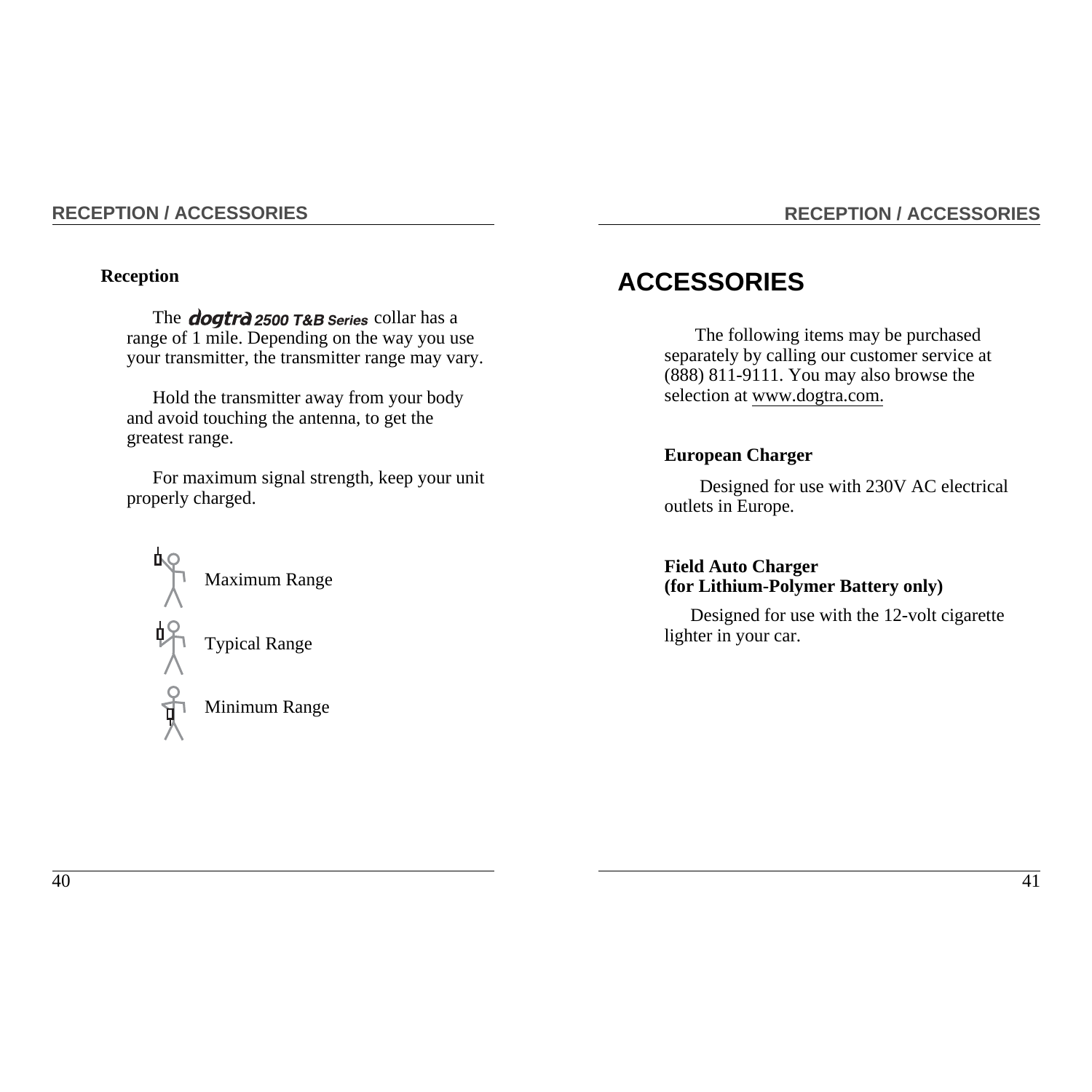# **TROUBLESHOOTING GUIDE**

# **BASIC MAINTENANCE**

Be sure that the rubber charging plugs are always secured when the collar is in use. If your plugs break or are ripped, please contact Customer Service at info@dogtra.com or (888) 811-9111 to obtain replacements.

After each session, carefully inspect your unit for any missing parts, or casing damage. Broken casings on either the receiver or transmitter may affect the waterproof guarantee of the unit. The transmitter antenna should be secured and tight for optimum performance. Rinse the unit after each session and clean off any dirt or debris.

#### **Storage Maintenance**

Your unit should be fully charged for 2 hours before extended storage. During storage, the unit should be charged every 3 months for 2 hours, and once before the first use.

When traveling, try to store your units in room or slightly warmer temperatures, do not transport the unit exposed in extreme climates.

#### **Troubleshooting:**

If you suspect your unit is malfunctioning please refer to the "Troubleshooting Guide" before you send your unit in for service.

If you have any questions or concerns, you may direct your inquiries to info@dogtra.com or call (888) 811-9111.

# **TROUBLESHOOTING GUIDE**

#### **1. My dog is not reacting to the collar.**

- Make sure the receiver is turned on. Place the two red dots together to activate the receiver. Push the blue button on the transmitter until it illuminates to activate the transmitter.
- Be sure the collar strap is tight enough so both contact points are touching the dog's skin.
- The contact points may be too short for the dog. To place an order for longer contacts appropriate for your dog, please call (888) 811-9111.

If you are already using the longest contact point available, you might need to trim down the hair on the dog's neck so both contact points are touching the dog's skin.

- The intensity level may be too low for your dog. Keep increasing the stimulation until the dog responds usually by neck movement, head shaking, looking over his shoulder, etc. (response may be very subtle so pay attention.)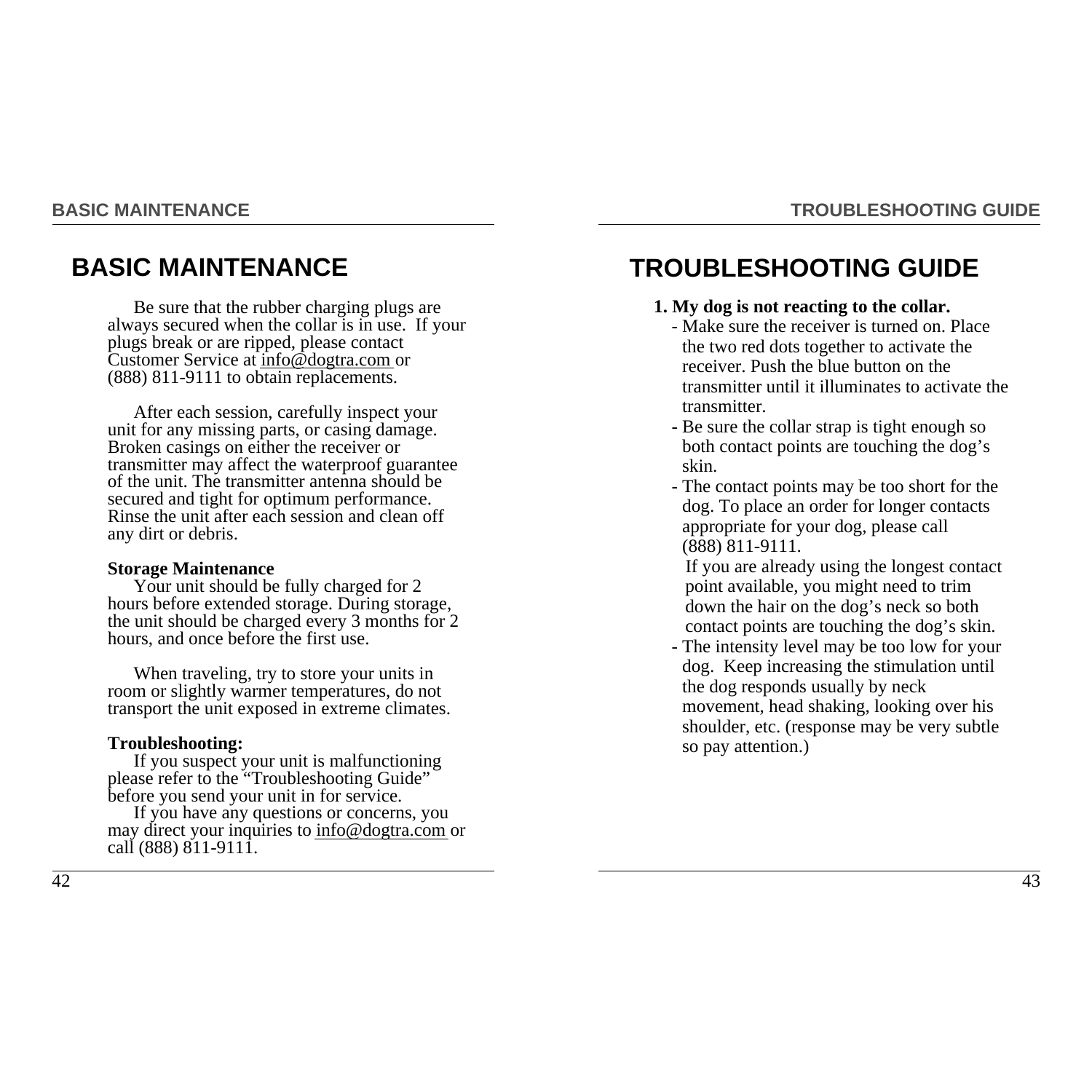### **TROUBLESHOOTING GUIDE**

#### **2. The test light comes on, but I do not feel any stimulation.**

- Your tolerance may be higher than your dogs, or your skin very thick, so you may need to try the unit on your fingertips where sensitivity is higher. Be sure both contact points are touching your fingertips.
- The battery may be low, check the LED light for battery life.
- If you have a full charge, and you have done all of the above, your unit may need to be serviced. Please contact Customer Service at info@dogtra.com or (888) 811-9111.

#### **3. The transmitter has no range, or stimulation is less when the dog is farther away.**

- The antenna(s) may be damaged. To order parts please contact Customer Service at (888) 811-9111.
- The range indicated on the unit's box is for flat terrain. Heavy brush, trees, hills or moisture will affect the range of your unit. For best range, hold the transmitter vertically above your head. Try also moving to higher ground.
- Any electrical conductors will affect the range, such as cars, chain-link dog runs, metal buildings, radio towers. For best results, operate away from these structures.

**TROUBLESHOOTING GUIDE**

#### **4. My collars are not holding a charge.** - The batteries might not be charged properly,

- or the charger, splitter and the charging port needs to be looked at. If you suspect your charger/splitter is not functioning properly please contact Customer Service at info@dogtra.com or (888) 811-9111. You can send in your charging units in to have us inspect them.
- The charging pin may be damaged. Inside the charging port, there is a metal pin that should be standing straight up and stiff. If the pin is wobbling, broken or missing, you will need to send the unit in to the Repair's Dept. The charging port must be clean prior to charging, clean the dirt out with a cotton swab and some rubbing alcohol. If the dog is in salt-water, be sure to rinse the receiver and charging port with clean water.
- Your batteries may need to be replaced. You can replace them yourself by ordering the parts from Dogtra. This is the only time you should open the unit, any other unauthorized servicing of the unit voids your limited lifetime warranty.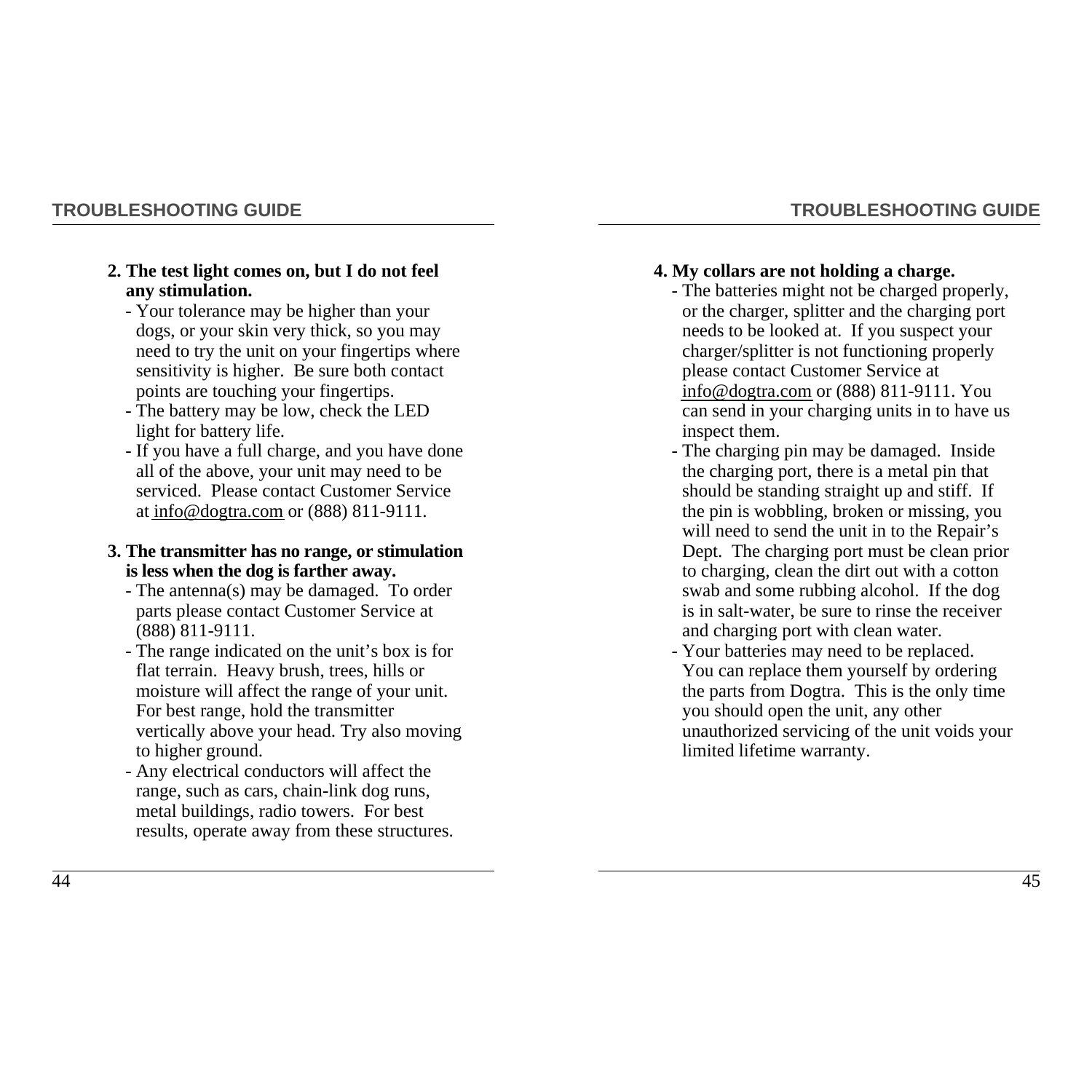### **WARRANTY AND REPAIR INFORMATION**

# **WARRANTY AND REPAIR INFORMATION**

### **LIMITED LIFETIME WARRANTY**

(Applicable for units purchased after December 31, 2005 that are registered within 30 days of original purchase).

- •To quality for the Limited Lifetime Warranty: Product registration must be completed online at www.dogtra.com or via telephone at (888) 811-9111. For international customers, please call us at (310) 522-1800.
- •Dogtra's Limited Lifetime Warranty provides:
	- 1-year warranty for batteries.
	- 1-year warranty for the Yapper Stopper No-Bark collars.
	- 2-year warranty for parts and labor awarded to the original retail purchaser of the ecollars.
- •Dogtra's Limited Lifetime Warranty does not provide its warranty if the product is not registered within 30 days of purchase and/or if the product is resold. The warranty will become void and all repairs will be subject to applicable labor fees. Dogtra does not provide replacement on defective units or provide

refunds after 30 days from the original date of purchase.

- All parts are covered under the warranty for the life of the product. After the two-year warranty has expired, the labor cost will be determined based on the model type, year, and the extent of repair.
- The Limited Lifetime Warranty expires fiveyears from the date a unit is discontinued in production by Dogtra Company.
- Warranty does not cover:
	- Misplaced or lost units.
		- ◆ Replacement costs of either the transmitter or receiver is owner's responsibility).
	- Water damage of models that are not waterproof.
	- Damage done by dog or owner, neglect, or improper maintenance.
	- Warranty will be voided if the unit(s) have been altered or had unauthorized service.

### **Procedure for Repair Work:**

Shipping to Dogtra for warranty work is the owner's responsibility. The cost for shipping (via regular ground service) back to the customer is covered by Dogtra Co. within the continental United States. Any expedited shipping service will be at the owner's expense. Dogtra is not